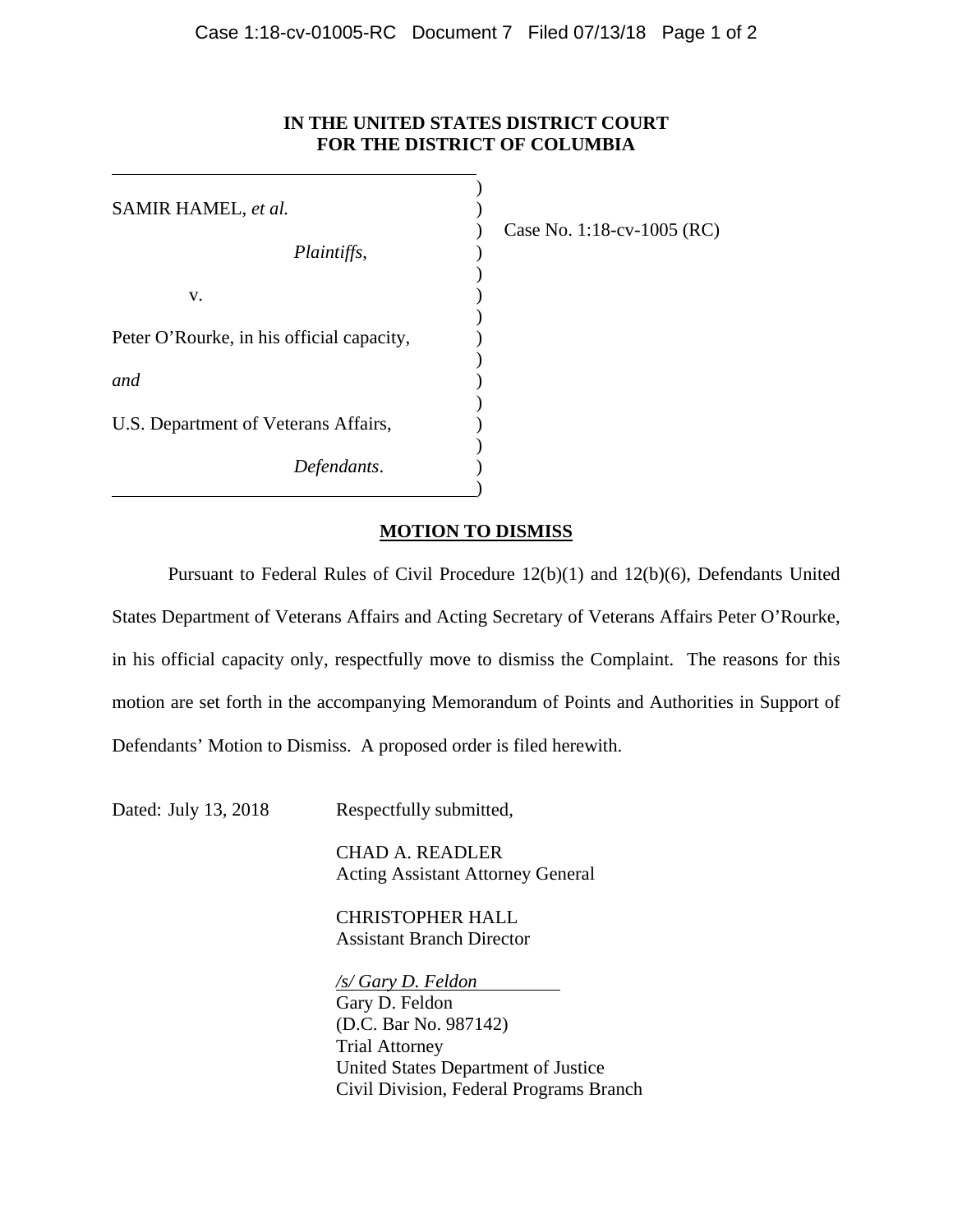20 Massachusetts Avenue, Room 7217 Washington, DC 20001 Tel: (202) 514-4686 Fax: (202) 616-8470 E-mail: Gary.D.Feldon@usdoj.gov

*Counsel for Defendants*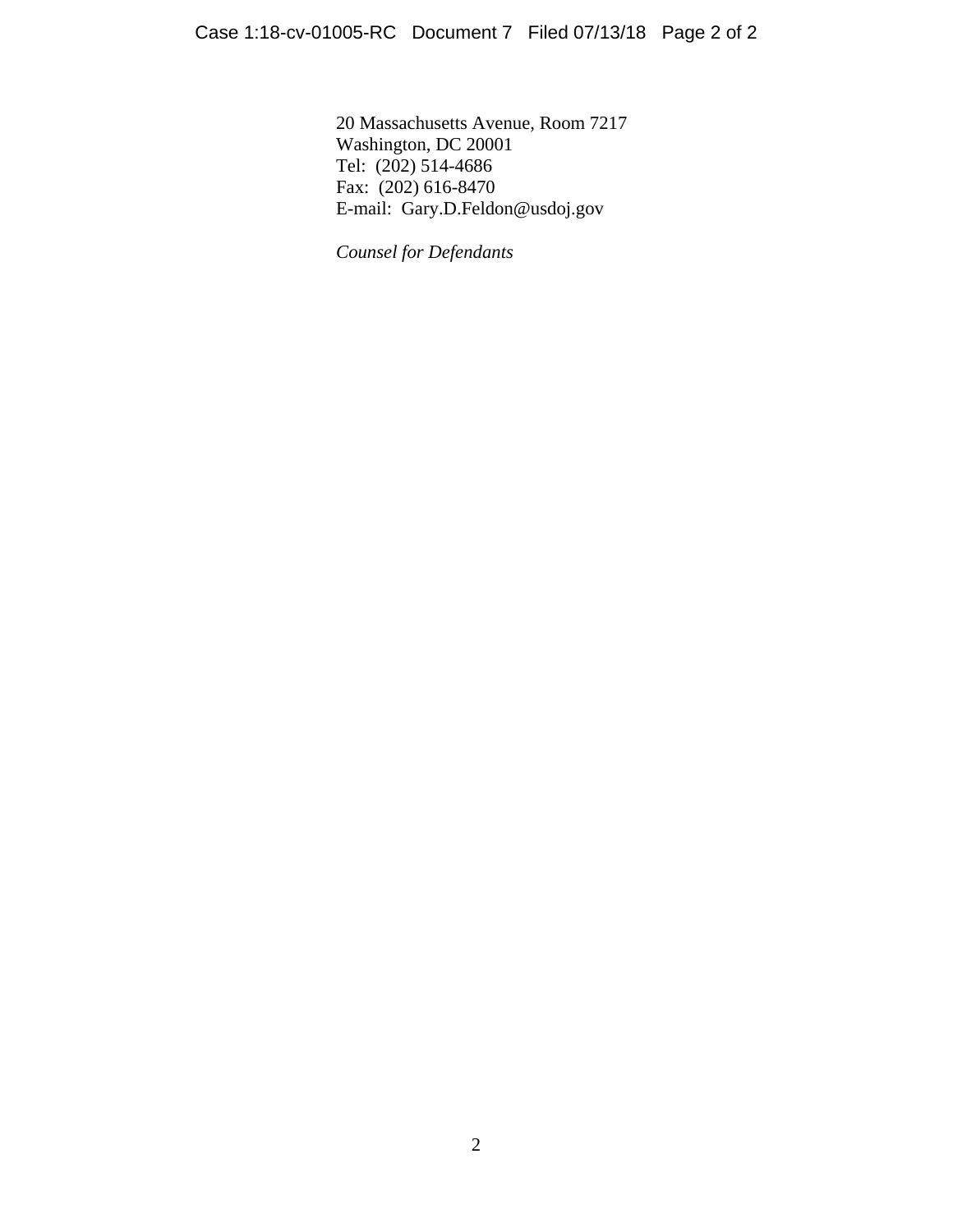## **IN THE UNITED STATES DISTRICT COURT FOR THE DISTRICT OF COLUMBIA**

| SAMIR HAMEL, et al.                  |  |
|--------------------------------------|--|
|                                      |  |
| Plaintiffs,                          |  |
| v.                                   |  |
| Peter O'Rourke,                      |  |
| in his official capacity,            |  |
| <i>and</i>                           |  |
| U.S. Department of Veterans Affairs, |  |
| Defendants.                          |  |

 $\overline{a}$ 

) Case No. 1:18-cv-1005 (RC)

### **MEMORANDUM OF POINTS AND AUTHORITIES IN SUPPORT OF DEFENDANTS' MOTION TO DISMISS**

Plaintiffs Samir Hamel and William Fisher, recipients of health care from the U.S. Department of Veterans Affairs ("VA" or "Department"), challenge the President's designation of Peter O'Rourke as Acting VA Secretary under the Federal Vacancies Reform Act of 1998, Pub. L. 105-277, § 151(b), 112 Stat. 2681-611(codified at 5 U.S.C. § 3345) ("FVRA"), and the Appointments Clause of the U.S. Constitution. They make the same claim as to the President's earlier designation of Robert Wilkie, whose nomination as VA Secretary is now before the U.S. Senate.

Plaintiffs lack standing to assert their claims for three reasons, so this case should be dismissed under Federal Rule of Civil Procedure 12(b)(1). First, Plaintiffs fail to allege the sort of injury-in-fact necessary to establish standing. They claim standing based on their mere status as VA health care recipients, but that assertion is the kind of generalized grievance that cannot satisfy standing's injury-in-fact requirement. Their other purported injuries-in-fact based on their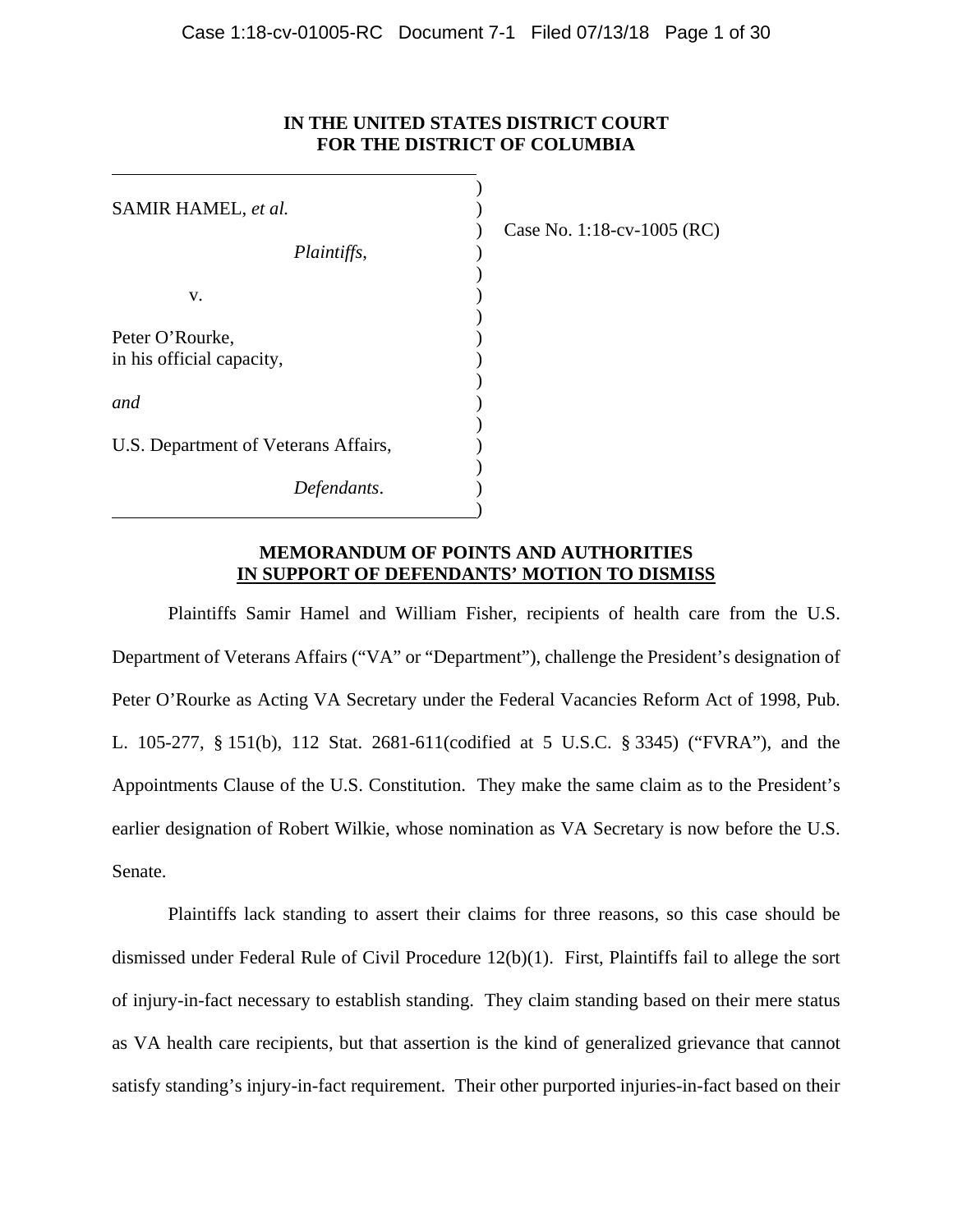#### Case 1:18-cv-01005-RC Document 7-1 Filed 07/13/18 Page 2 of 30

professed disagreements with positions allegedly espoused by both Acting Secretaries and on their alleged uncertainty as to the validity of actions taken during either's tenure are inherently conjectural and neither concrete nor particularized. Second, they fail to request any relief that might redress their claimed injuries because their requested relief would neither result in the lawful designation of a different Acting VA Secretary, nor eliminate the cloud of legal uncertainty that Plaintiffs allege. Indeed, the relief they seek would only worsen any injuries they might have. Third, with regard to Plaintiffs' claims for declaratory relief against Mr. Wilkie, the fact that he is no longer serving as Acting VA Secretary further undercuts Plaintiffs' already-deficient showings on the injury-in-fact and redressability requirements for standing.

Even if Plaintiffs could establish standing, their claims would be properly dismissed under Federal Rule of Civil Procedure 12(b)(6) for failure to state a claim on the merits. Both their statutory and constitutional claims are procedurally improper because direct challenges to appointments and designations, such as the one Plaintiffs bring in this case, are only cognizable through a petition for a writ of *quo* warranto, which Plaintiffs failed to bring. In any event, the President acted within his statutory authority when he designated the Acting Secretaries. Both the FVRA and the Department of Veterans' Affairs Codification Act, Pub. L. No. 102-83, 105 Stat. 378, 379 (1991) (codified in Title 38 of the U.S. Code) ("VA Codification Act"), independently authorized the President to designate Acting VA Secretaries of his choosing, regardless of the circumstances surrounding former VA Secretary David Shulkin's departure from office. Finally, Plaintiffs' constitutional claim fails because an Acting VA Secretary is, at most, an inferior officer and Congress has authorized the President to designate an Acting VA Secretary without the advice and consent of the Senate.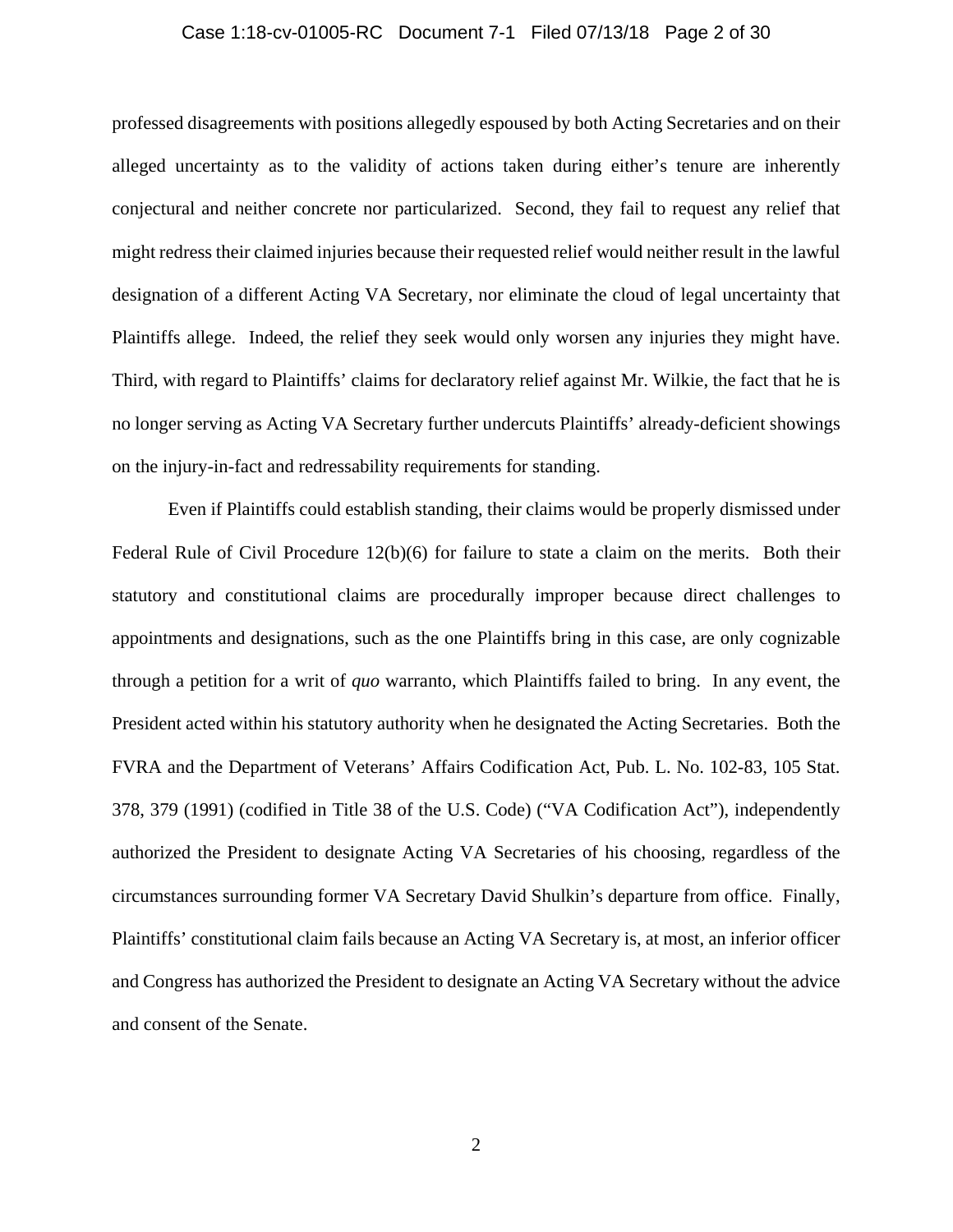The Court should thus dismiss this action for lack of standing under Rule 12(b)(1) or, in the alternative, for failure to state a claim under Rule 12(b)(6).

#### **BACKGROUND**

#### **I. Statutory Background**

The Department is the "executive department of the United States" tasked with "administer[ing] the laws providing benefits and other services to veterans and the dependents and the beneficiaries of veterans." 38 U.S.C. §§ 301(a), (b). The Department is headed by the VA Secretary, who "is appointed by the President, by and with the advice and consent of the Senate." *Id.* § 303. From time to time, though, the Department may find itself without an appointed Secretary. In that situation, the President may designate an Acting VA Secretary through one of two alternative statutory mechanisms: VA's specific vacancy statute, 38 U.S.C. § 304, or the more broadly applicable FVRA, 5 U.S.C. § 3345(a).

The Department's specific vacancy provision, 38 U.S.C. § 304, sets forth two options: a default rule under which the Deputy Secretary serves as Acting VA Secretary during a vacancy and a broad exception under which the President may supersede the default rule by designating another "officer of the Government" to serve as Acting VA Secretary. 38 U.S.C. § 304. As the provision states, "[u]nless the President designates another officer of the Government, the Deputy Secretary shall be Acting Secretary of Veterans Affairs during the absence or disability of the Secretary or in the event of a vacancy in the office of Secretary." *Id.*

The FVRA provides an alternate means for the President to designate an Acting VA Secretary during a vacancy. Outside of certain enumerated exceptions not relevant here, the FVRA applies to every Senate-confirmed "officer of an Executive agency." 5 U.S.C. § 3345(a). *See id.* § 3349c (setting out the exceptions). *See also* S. Rep. No. 105-250, at 2 (1998) ("The bill applies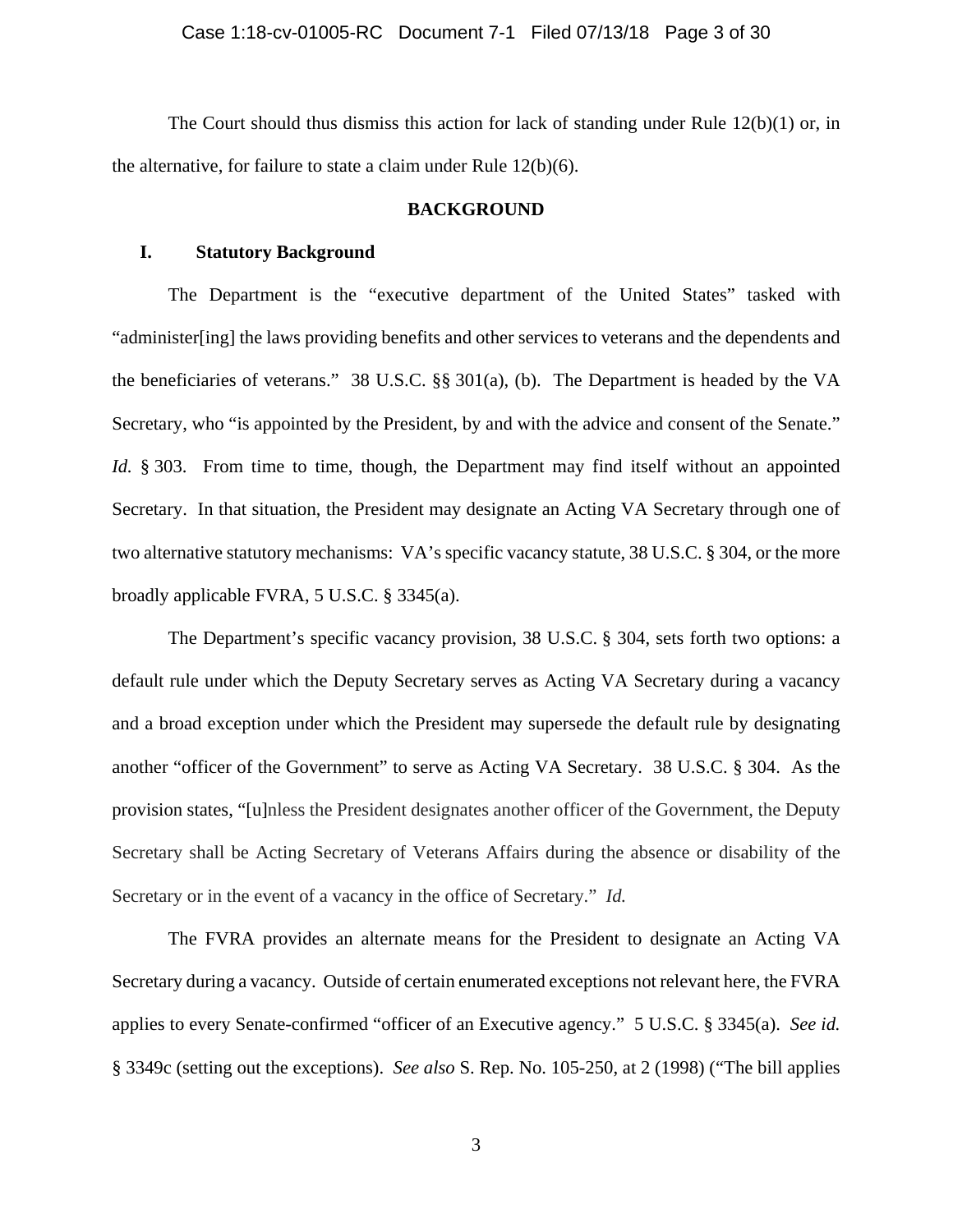#### Case 1:18-cv-01005-RC Document 7-1 Filed 07/13/18 Page 4 of 30

to all vacancies in Senate-confirmed positions in executive agencies with a few express exceptions"). This includes the Department. *See* 5 U.S.C. §§ 101, 105 (providing that VA is an executive agency). The FVRA establishes procedures to authorize an acting official to perform the functions and duties of an office when "an officer of an Executive agency (. . . other than the Government Accountability Office) whose appointment to office is required to be made by the President, by and with the advice and consent of the Senate, dies, resigns, or is otherwise unable to perform the functions and duties of the office." 5 U.S.C. § 3345(a).

Although in many cases the FVRA provides "the exclusive means for temporarily authorizing an acting official to perform the functions and duties of any [Senate-confirmed] office of an Executive agency," the FVRA does not limit the President's power to make recess appointments or to exercise his authority under "a statutory provision [that] expressly . . . authorizes the President . . . to designate an officer or employee to perform the functions and duties of a specified office temporarily in an acting capacity." 5 U.S.C. § 3347(a). *See also id.* § 3347(b) (providing further guidance on which statutory provisions qualify under § 3347(a)).

In the event the President does not make a designation under the FVRA and no other succession statute applies, the first assistant to a vacant office "shall perform the functions and duties of the office temporarily in an acting capacity." *Id.* § 3345(a)(1). Alternatively, the President "may direct" a person who already serves in a Senate-confirmed office or a person who has served in a senior position in the relevant agency for at least ninety of the 365 days preceding the vacancy "to perform the functions and duties of the vacant office temporarily in an acting capacity." *Id.* §§ 3345(a)(2), (a)(3). These procedures are subject to precise time limitations and exceptions identified in the text of the statute. *See id.* §§ 3345-3346.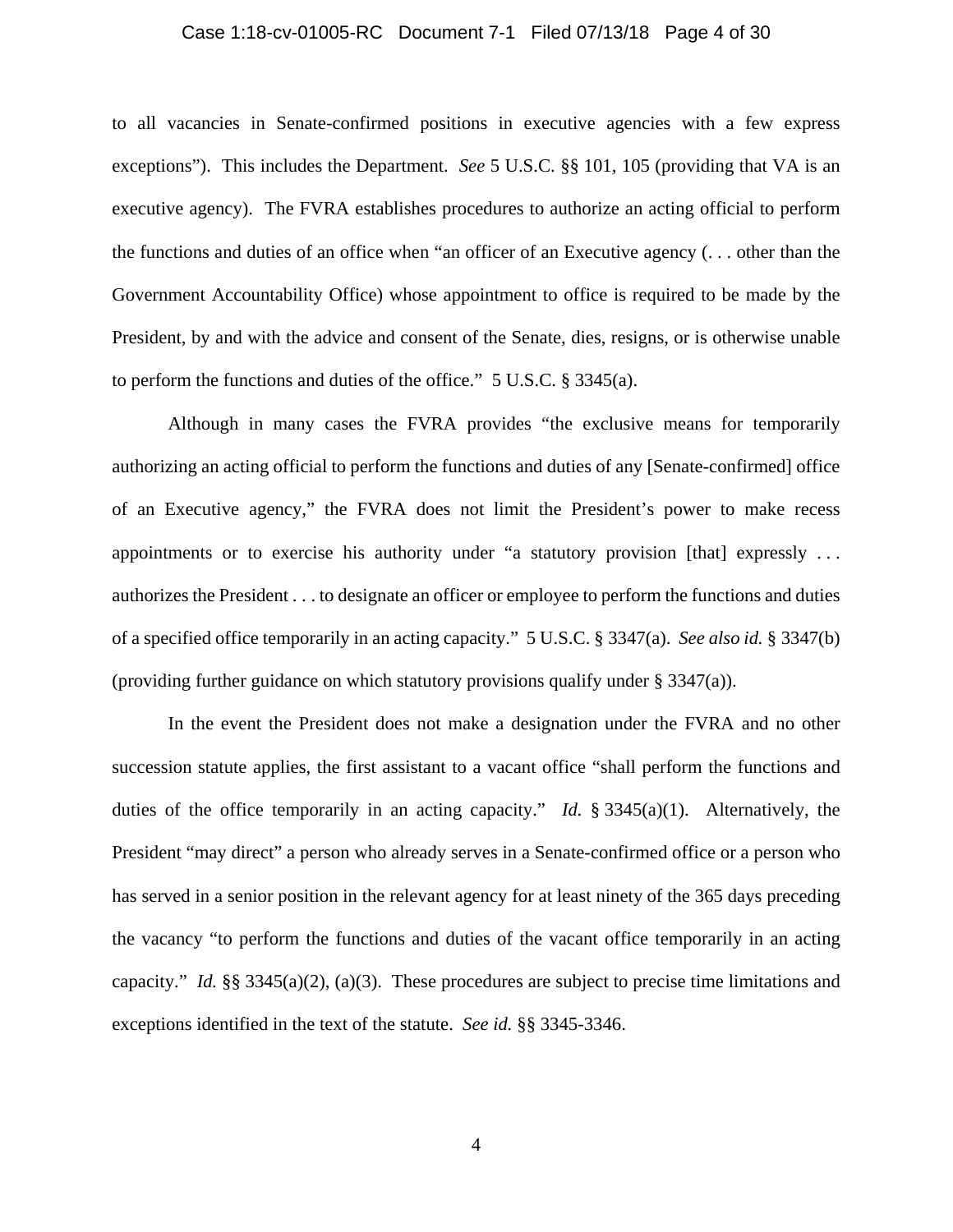### **II. Factual and Procedural Background**

 $\overline{\phantom{a}}$ 

Secretary Shulkin served as VA Secretary from his confirmation on February 14, 2017, until March 28, 2018. ECF No. 5 (Amended Complaint) ¶¶ 57, 59. Plaintiffs allege that the President terminated the Secretary at that time, although they admit that this allegation is disputed. *Id.* ¶¶ 59, 62.

Rather than have the VA Deputy Secretary serve as Acting VA Secretary, the President designated Robert Wilkie to serve in that role. *Id.* ¶¶ 69-70. *See also* Exhibit A (March 28, 2018 Designation Memorandum).<sup>1</sup> At the time of his designation, Mr. Wilkie was serving in the Department of Defense as Under Secretary of Defense for Personnel and Readiness, a Senateconfirmed position. 10 U.S.C. § 136(a); Office of the Under Secretary for Personnel and Readiness, http://prhome.defense.gov/Leadership/robertWilkie.aspx (last visited June 29, 2018).<sup>2</sup> As Plaintiffs admit, the Department—presumably including then-Deputy Secretary Thomas Bowman—recognized Mr. Wilkie's designation as a valid exercise of the President's authority. Am. Compl. ¶ 70.

Plaintiffs filed their original complaint in this action approximately one month after Mr. Wilkie's designation as Acting VA Secretary. ECF No. 1; Ex. A. That pleading raised challenges

<sup>&</sup>lt;sup>1</sup> Although a motion to dismiss under Federal Rule of Civil Procedure  $12(b)(6)$  is typically decided solely on the allegations in the complaint, "a legally operative document that is a necessary element of the claim . . . 'form[s] the basis for a claim or part of a claim,'" so a court may consider them in deciding a motion to dismiss. *Banneker Ventures, LLC v. Graham*, 798 F.3d 1119, 1133 (D.C. Cir. 2015) (second alteration in original) (quoting *Carroll v. Yates*, 362 F.3d 984, 986 (7th Cir. 2004)). Here, the Acting Secretaries' designation letters are legally operative documents that form the basis of Plaintiffs' challenges to their designations. They are therefore appropriate to consider at under Rule 12(b)(6).

<sup>2</sup> The Court can take judicial notice of Mr. Wilkie's DOD appointment. *See Farah v. Esquire Magazine*, 736 F.3d 528, 534 (D.C. Cir. 2013); *Pharm. Research & Mfrs. of Am. v. U.S. Dep't of Health & Human Servs.*, 43 F. Supp. 3d 28, 33 (D.D.C. 2014) ("Courts in this jurisdiction have frequently taken judicial notice of information posted on official public websites of government agencies.")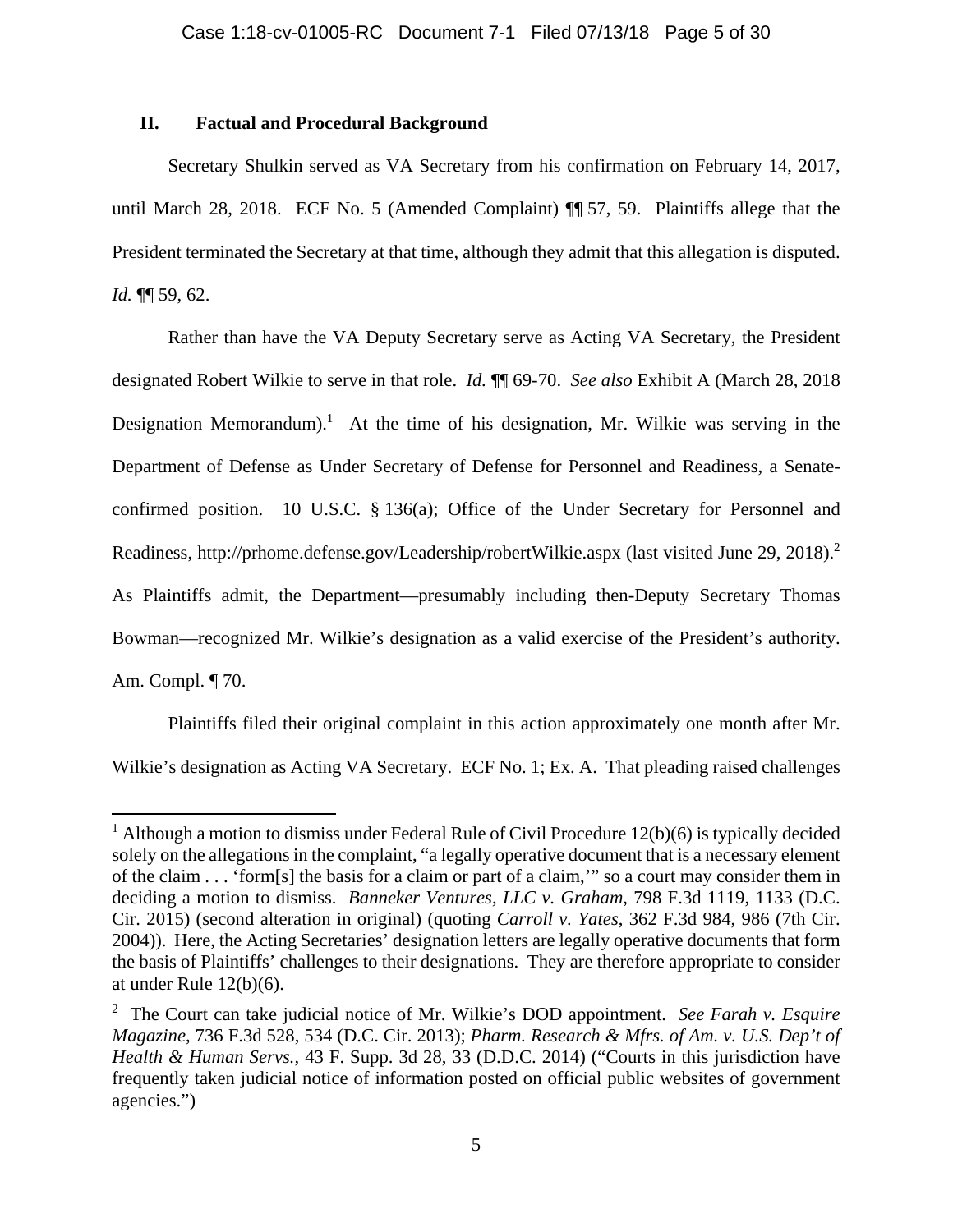#### Case 1:18-cv-01005-RC Document 7-1 Filed 07/13/18 Page 6 of 30

based on the same legal theories as the current pleading. *Compare* ECF No. 1 *with* Am. Compl. The relief sought, however, had one significant difference. In the original complaint, Plaintiffs asked the Court to declare that then-Deputy Secretary Bowman was Acting VA Secretary. ECF No. 1 at 32.

While the original complaint was pending, the President announced that he would nominate Mr. Wilkie as VA Secretary. Am. Compl. ¶ 73. Shortly thereafter, Mr. Wilkie stepped down as Acting VA Secretary, and the President designated then-VA Chief of Staff Peter O'Rourke as Acting VA Secretary. *Id. See also* Exhibit B (May 29, 2018 Designation Memorandum). The Department and then-Deputy Secretary Bowman again recognized this designation as valid. Am. Compl. ¶ 73. Deputy Secretary Bowman resigned soon after Acting Secretary O'Rourke's designation, leaving the office of Deputy Secretary vacant. *Id.* ¶ 74.

On June 20, 2018, Plaintiffs filed an amended complaint, which added a challenge to Acting Secretary O'Rourke's designation. *See generally id.* The only relationship Plaintiffs allege between themselves and Defendants is that Plaintiffs participate in the VA health care system and have in the past received other benefits through the Department. *See id.*  $\P\P$ 9-16. Plaintiffs allege that the Acting Secretaries' purportedly unlawful designations have harmed them because (1) decisions made by an improperly designated Acting VA Secretary—either Mr. Wilkie during his tenure or current Acting Secretary O'Rourke—could be subsequently invalidated, and (2) Plaintiffs disagree with the policies they believe Acting Secretary O'Rourke might enact, some of which Plaintiffs allege might affect them. *Id.* ¶¶ 5, 17-18, 78-79.

In the Amended Complaint, Plaintiffs seek declaratory and injunctive relief as well as costs and fees. As substantive relief, they ask the Court for a declaratory judgment that the Acting Secretaries' "appointments are unlawful and that any actions taken in reliance on [their] purported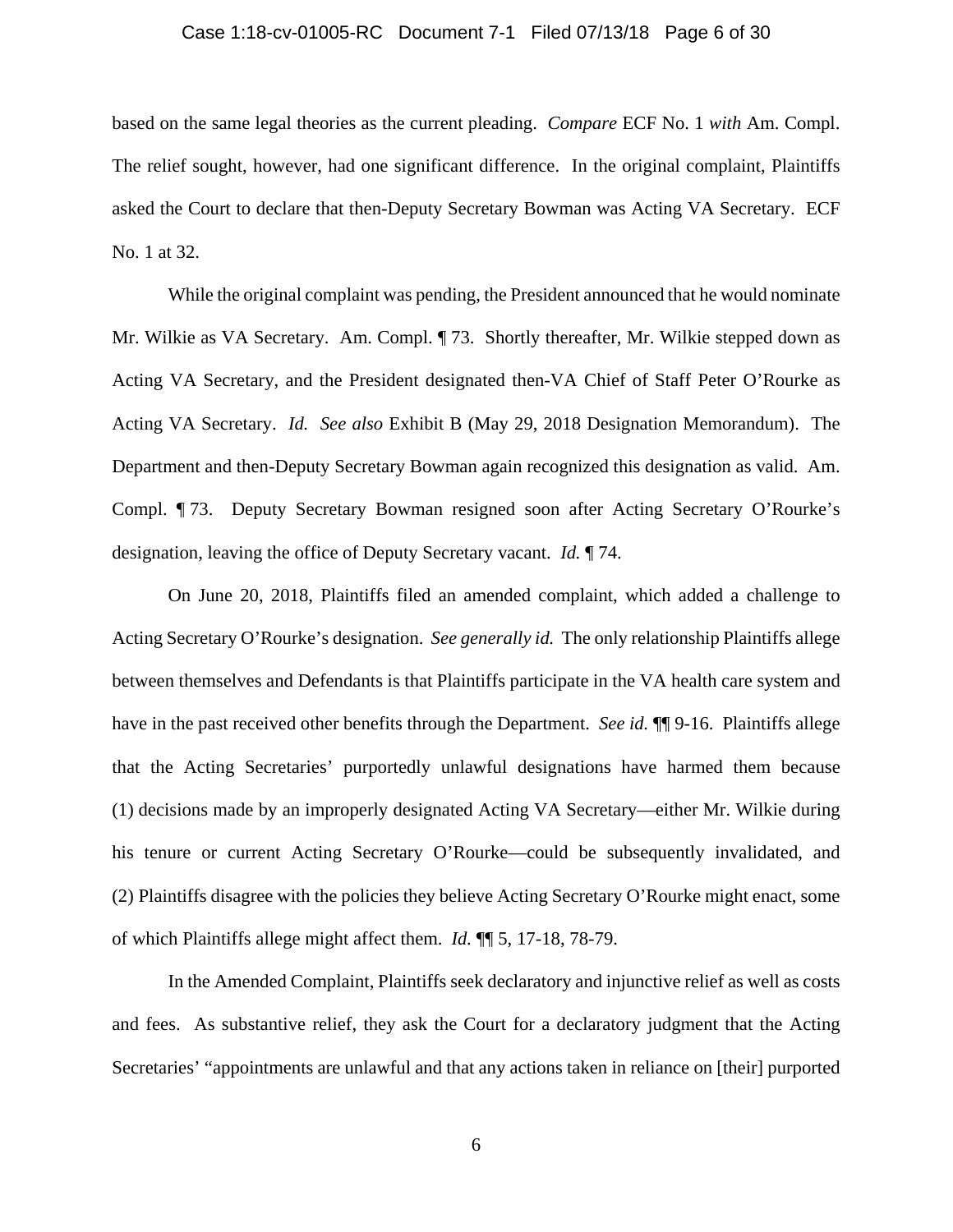#### Case 1:18-cv-01005-RC Document 7-1 Filed 07/13/18 Page 7 of 30

authority are unlawful and void" and an injunction prohibiting Acting Secretary O'Rourke from "continuing to represent that he is the acting Secretary of Veterans Affairs, the Department from recognizing that he currently serves in that office, and both [Acting Secretary] O'Rourke and the Department from taking any action in reliance on [Acting Secretary] O'Rourke's purported authority as acting Secretary of Veterans Affairs." *Id.* at 32 (prayer for relief paragraphs 1 and 2). Notably, they do not seek an injunction prohibiting VA from taking actions in reliance on Mr. Wilkie's authority as Acting VA Secretary while he served in that position.

#### **STANDARD OF REVIEW**

Federal Rule of Civil Procedure 12(b)(1) requires dismissal when the plaintiff fails to meet his or her burden of establishing subject-matter jurisdiction, including when a plaintiff fails to establish elements of standing. *In re Rail Freight Fuel Surcharge Antitrust Litig.*, 587 F. Supp. 2d. 29, 33-34 (D.D.C. 2008). When reviewing a facial challenge under Rule 12(b)(1), courts apply the same standard to jurisdictional allegations that they apply to factual allegations under Federal Rule of Civil Procedure 12(b)(6). *See West Virginia v. U.S. Dep't of Health & Human Servs.*, 145 F. Supp. 3d 94, 98-99 (D.D.C. 2015), *aff'd,* 827 F.3d 81 (D.C. Cir. 2016), *cert. denied*, 137 S. Ct. 1614 (2017).

Rule 12(b)(6) requires dismissal when the plaintiff fails to make allegations sufficient to "state a claim to relief that is plausible on its face." *Bell Atl. Corp. v. Twombly*, 550 U.S. 544, 570 (2007). A "claim has facial plausibility" when the remaining "well-pleaded factual allegations" allow "the court to draw the reasonable inference that the defendant is liable for the misconduct alleged." *Ashcroft v. Iqbal*, 556 U.S. 662, 678-79 (2009). "While the complaint is to be construed liberally in plaintiff's favor, the Court need not accept inferences drawn by the plaintiff if those inferences are unsupported by facts alleged in the complaint; nor must the Court accept plaintiff's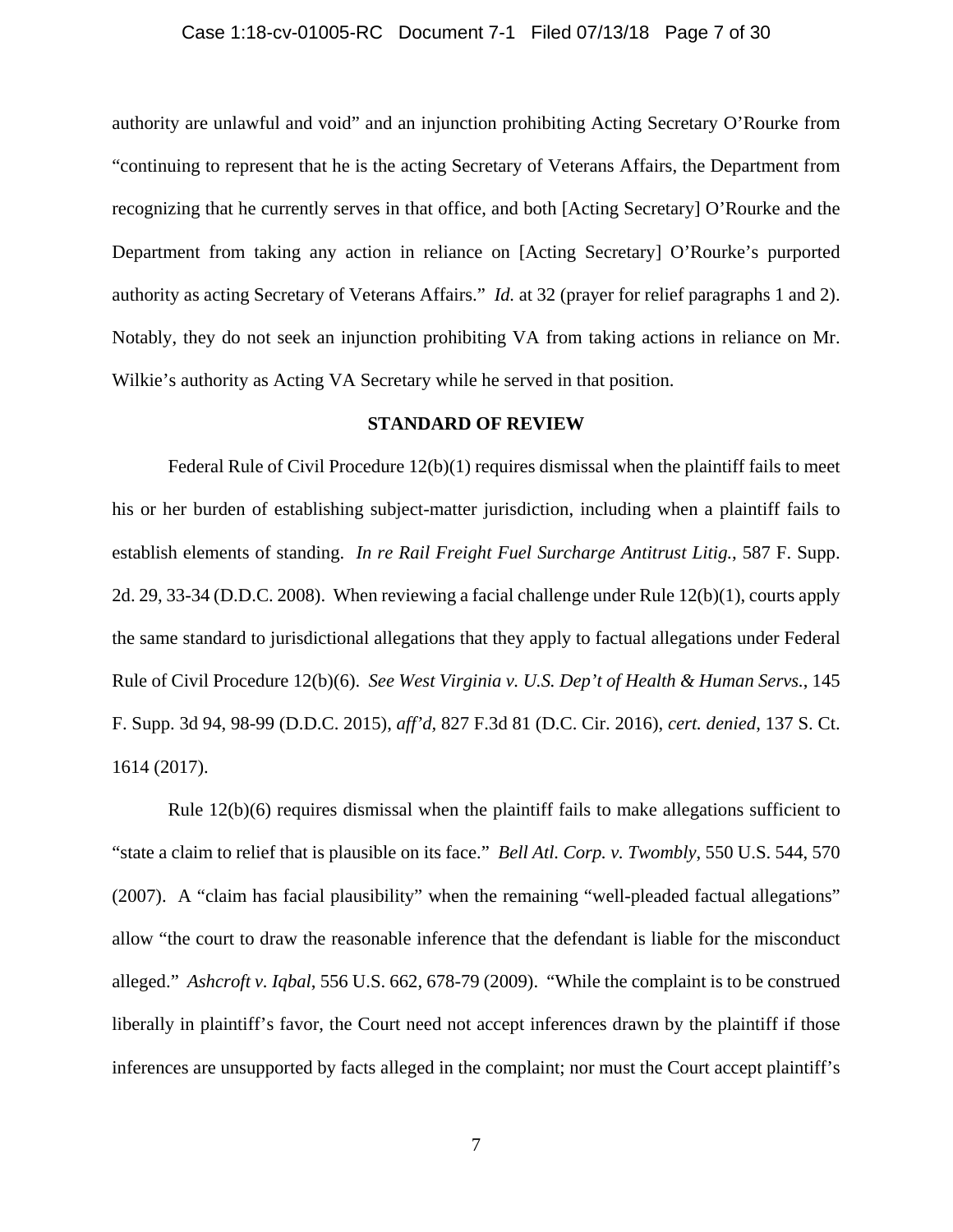legal conclusions." *United States v. All Assets Held at Bank Julius Baer & Co.*, 571 F. Supp. 2d 1, 15 (D.D.C. 2008).

#### **ARGUMENT**

The Court should dismiss this case under Federal Rule of Civil Procedure 12(b)(1) because Plaintiffs lack standing to assert their claims and, alternatively, under Rule 12(b)(6) because Plaintiffs' claims are procedurally improper. Even if the Court were to reach the merits, the claims should be dismissed under Rule 12(b)(6) because the President's designations of the Acting Secretaries fell well within his statutory authority under the FVRA as well as the VA Codification Act and did not run afoul of the Appointments Clause.

#### **I. Plaintiffs Lack Standing to Assert Their Claims.**

Rather than reach the merits of Plaintiffs' claims, the Court should dismiss their Amended Complaint for lack of jurisdiction because Plaintiffs have failed to establish standing. "[S]tanding is an essential and unchanging part of the case-or-controversy requirement of Article III." *Lujan v. Defs. of Wildlife*, 504 U.S. 555, 560 (1992). *See Steel Co. v. Citizens for a Better Envt.*, 523 U.S. 83, 94-95 (1988). "[S]tanding is not dispensed in gross.' Rather, 'a plaintiff must demonstrate standing for each claim he seeks to press' and 'for each form of relief' that is sought." *Davis v. FEC*, 554 U.S. 724, 734 (2008) (alteration in original) (internal citations omitted). Moreover, standing must exist at the time of filing and persist throughout a case. *Arizonans for Official English v. Arizona*, 520 U.S. 43, 68 & n.22 (1997). As the party invoking federal jurisdiction, Plaintiffs bear the burden of establishing all three elements of Article III standing: (1) an injury in fact that is (2) traceable to the challenged conduct and (3) would be redressed by a favorable decision. *See Lujan*, 504 U.S. at 560-61.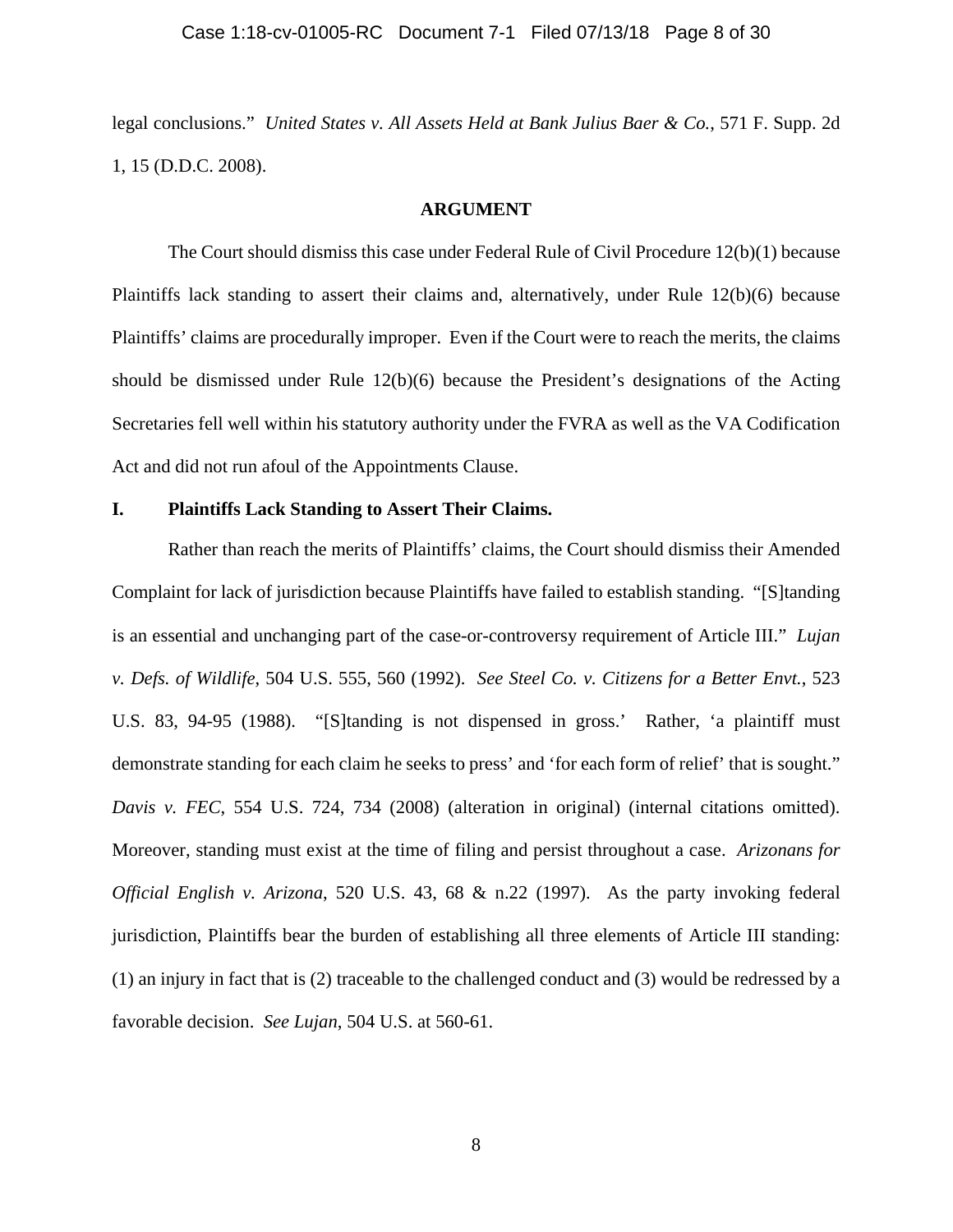## A. Plaintiffs Lack an Injury in Fact from the Acting Secretaries' Designations.

Plaintiffs cannot meet their standing burden because they have not suffered an injury-infact. An injury-in-fact is "an invasion of a legally protected interest which is (a) concrete and particularized, and (b) 'actual or imminent, not conjectural or hypothetical.'" *Lujan,* 540 U.S. at 560 (internal citations omitted) (quoting *Allen v. Wright*, 468 U.S. 737, 756 (1984)). "[T]o show that the interest asserted is more than a mere general interest in [an] alleged procedural violation common to all members of the public, the plaintiff must show that [a] government act performed without the procedure in question will cause a distinct risk to a particularized interest of the plaintiff." *Fla. Audubon Soc'y v. Bentsen*, 94 F.3d 658, 664 (D.C. Cir. 1996) (internal citation omitted). *See also Spokeo, Inc. v. Robins*, 136 S. Ct. 1540, 1548 (2016) (to be "particularized," injury must "affect the plaintiff in a personal and individual way").

Plaintiffs cannot establish a particularized and personal injury based solely on their participation in the VA healthcare program. Merely being affected by the decisions of an official does not confer standing to challenge that official's designation or appointment. *See Ex Parte Levitt*, 302 U.S. 633, 634 (1937). *See also Schlesinger v. Reservists Comm. to Stop the War*, 418 U.S. 208, 216-228 (1974) (rejecting taxpayer and citizen standing to challenge appointments). Indeed, numerous cases have held that plaintiffs with far greater interests in the identity of an appointed official or a designated acting official nonetheless lacked standing to assert such a challenge. For instance, the Supreme Court held that being a member of the Supreme Court bar, membership in which is governed by the Court, does not establish standing to challenge a Justice's appointment to the Court. *Ex Parte Levitt*, 302 U.S. at 634. *Accord Bergen v. Edenfield*, 701 F.2d 906, 907-08 (11th Cir. 1983) (same for federal district court judge). *See also In re Isserman*, 345 U.S. 286, 287 (1953), (stating that the Supreme Court makes disbarment decisions independently of state bar associations), *judgment set aside by* 348 U.S. 1 (1954). Likewise, "the mere fact that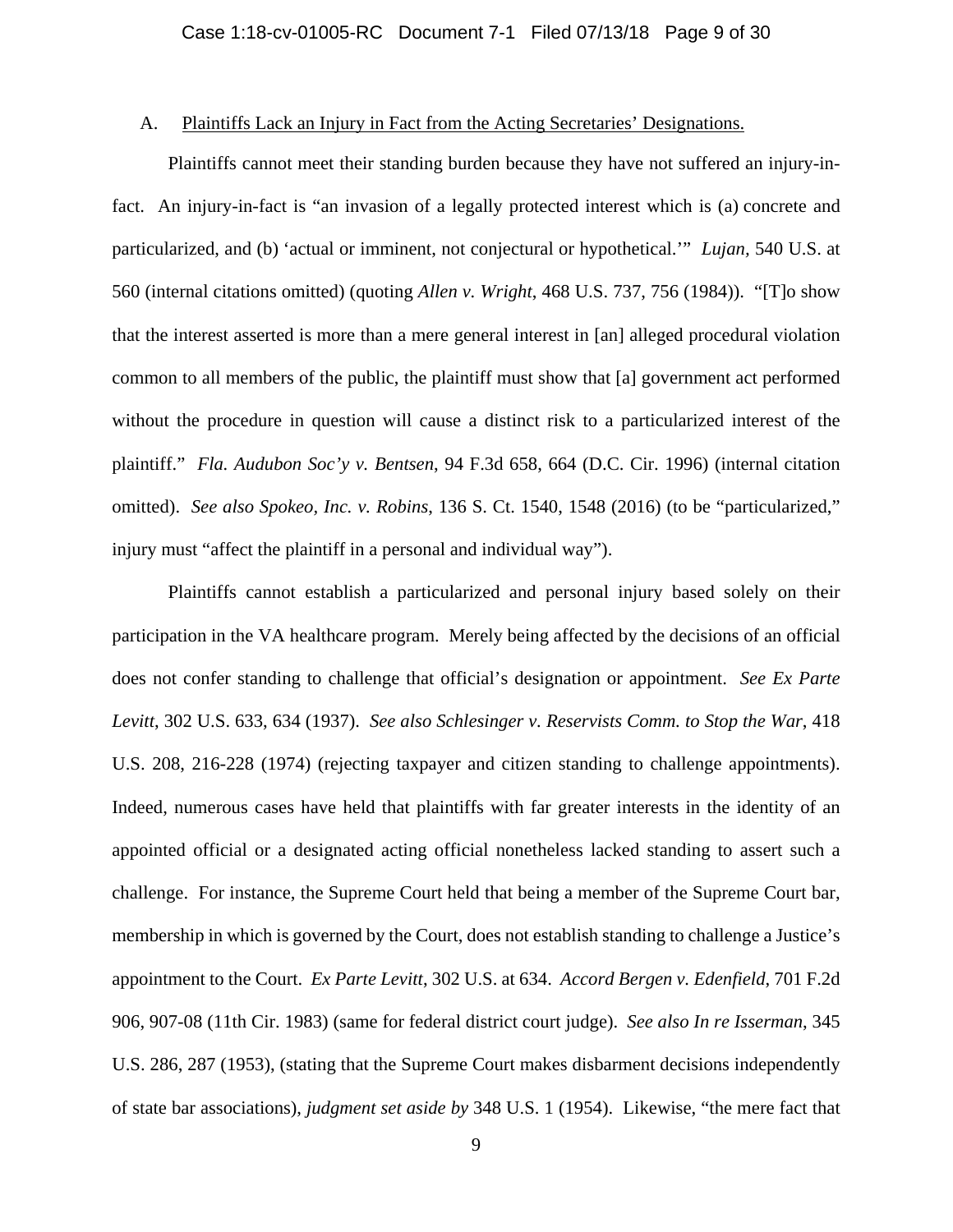#### Case 1:18-cv-01005-RC Document 7-1 Filed 07/13/18 Page 10 of 30

Plaintiff is regulated by the [agency] does not confer standing to bring [a] suit" under the FVRA to challenge the designation of an acting officer of the agency. *Lower E. Side People's Fed. Credit Union v. Trump*, 289 F. Supp. 3d 568, 579 (S.D.N.Y. 2018) (dismissing challenge to President Trump's designation of Acting Director of the Consumer Financial Protection Bureau). Indeed, even being an employee of an agency under the authority of the agency's Secretary does not confer standing to challenge the Secretary's appointment. *Rodearmel v. Clinton*, 666 F. Supp. 2d 123, 128-129 (D.D.C. 2009).

Plaintiffs' relationship to the VA Secretary or Acting VA Secretary is even more attenuated than the relationships in those cases, which were insufficient support Article III standing. Each of these relationships between a plaintiff and an official involved an official who had the discretionary authority to directly affect the plaintiff, meaning that the official's policies and preferences might matter to the official's exercise of that authority. By contrast, the Secretary and Acting Secretary have no authority to deny Plaintiffs the health benefits to which they are entitled by statute, so those officials' policies and preferences do not directly affect Plaintiffs. *See generally* 38 U.S.C. §§ 1710-1720H. Thus, Plaintiffs' status as participants in the VA healthcare program alone cannot confer standing on them to challenge the Acting Secretaries' designations.

To allege an injury in fact, Plaintiffs must identify a harm specific to them, not a generalized grievance about allegedly improper designations of acting officers that would impact all recipients of VA benefits and, indeed, anyone having dealings with the Department. *See Fla. Audubon Soc'y*, 94 F.3d at 664. Here, Plaintiffs assert that they have been specifically injured by the Acting Secretaries' designations in two respects: (1) they disagree with (what they presume to be) the Acting Secretaries' policies; and (2) the purported uncertainty as to the legality of those designations has cast doubt on the validity of the Department's actions during the Acting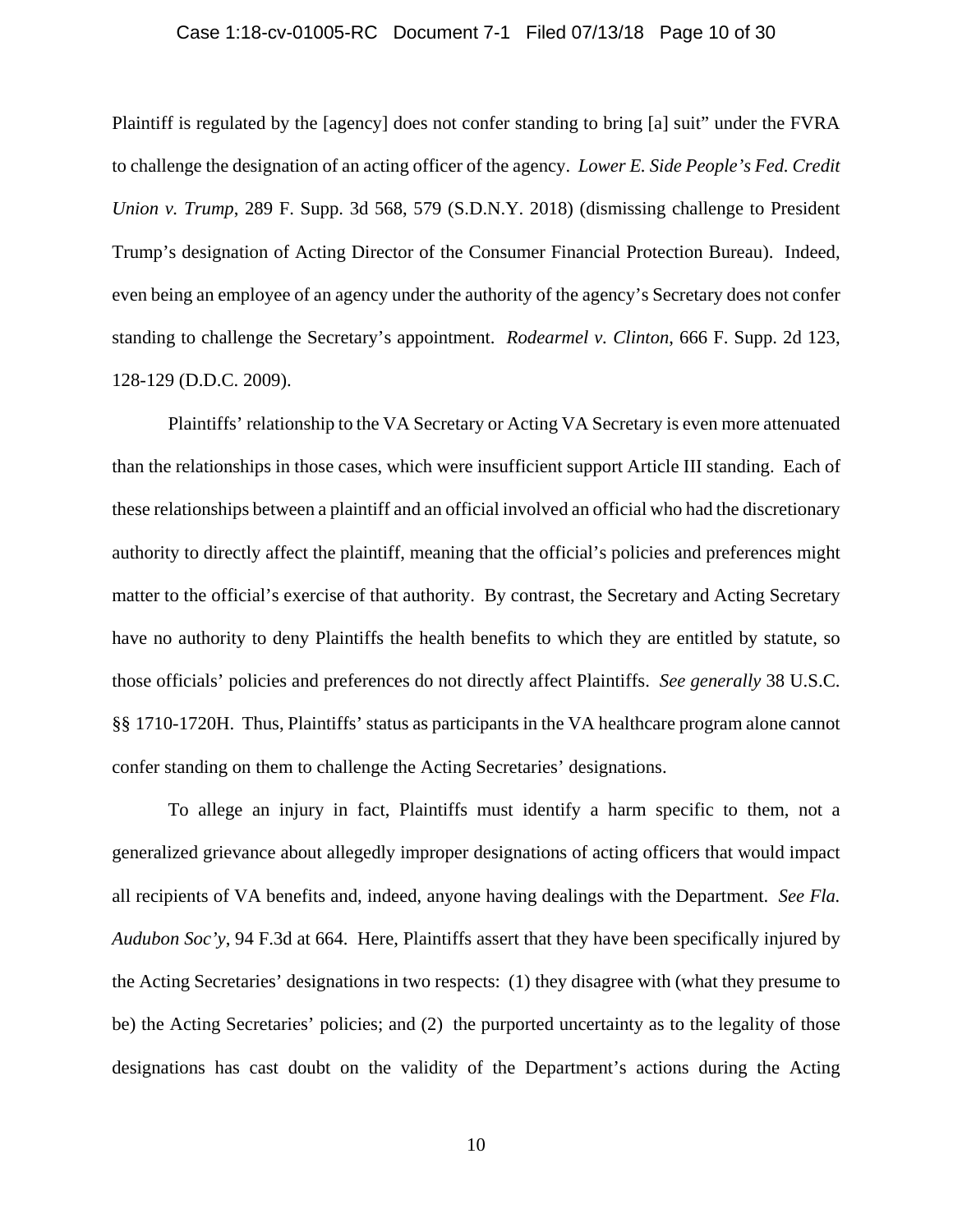#### Case 1:18-cv-01005-RC Document 7-1 Filed 07/13/18 Page 11 of 30

Secretaries' tenures. Am. Compl.  $\P$  5, 17, 18, 98-102. Neither assertion establishes injury-infact.

1. *Mere Disagreement with the Acting Secretaries' Policies Does Not Constitute an Injury in Fact.*

Plaintiffs' preference for a different Acting VA Secretary does not amount to an injury in fact that would permit them to challenge these designations. Plaintiffs state that they want a different (but unnamed) Acting VA Secretary because they believe that someone other than Acting Secretary O'Rourke would more "vigorously represent their interests" or more strenuously oppose privatizing VA healthcare services.<sup>3</sup> Am. Compl.  $\P$  5, 18, 71, 79, 99. However, Plaintiffs' alleged injuries on that basis are neither particularized nor actual or imminent. Rather, they are generalized grievances that rely solely on speculations of future injury. *Cf. English v. Trump*, 279 F. Supp. 3d 307, 311-12 (D.D.C. 2018) ("Thus, the particular policies or priorities that English or Mulvaney might pursue as the CFPB's acting Director are irrelevant to the Court's analysis.").

Plaintiffs' preference for a different Acting VA Secretary is not a "concrete," "particularized" injury. *Lujan,* 540 U.S. at 560. To be sure, informed constituents generally want their government officials to represent their interests and enact their preferred policies (although they may disagree about what their preferred policies are). But when a plaintiff "asserts only the 'generalized interest of all citizens in constitutional governance,' he has alleged only an abstract

<sup>&</sup>lt;sup>3</sup> Plaintiffs made the same type of assertions regarding then-Acting Secretary Wilkie in their original complaint. *See* ECF No. 1 ¶¶ 5, 17, 18, 78. Plaintiff's Amended Complaint, however, has no allegations that another Acting VA Secretary would have acted any differently from Mr. Wilkie, nor does it allege that any of Mr. Wilkie's actions during his tenure as Acting VA Secretary directly affected Plaintiffs' benefits. Thus, Plaintiffs appear not to have asserted this type of injury in fact as the basis for their standing to pursue the declaratory relief against Mr. Wilkie requested in the Amended Complaint. To the extent Plaintiffs did intend that theory of injury, the absence of allegations supporting it would prevent any relief on that basis. Moreover, it would fail for the same reasons that Plaintiffs' disagreement with Acting Secretary O'Rourke's supposed policy preferences does not amount to an injury in fact sufficient to confer standing.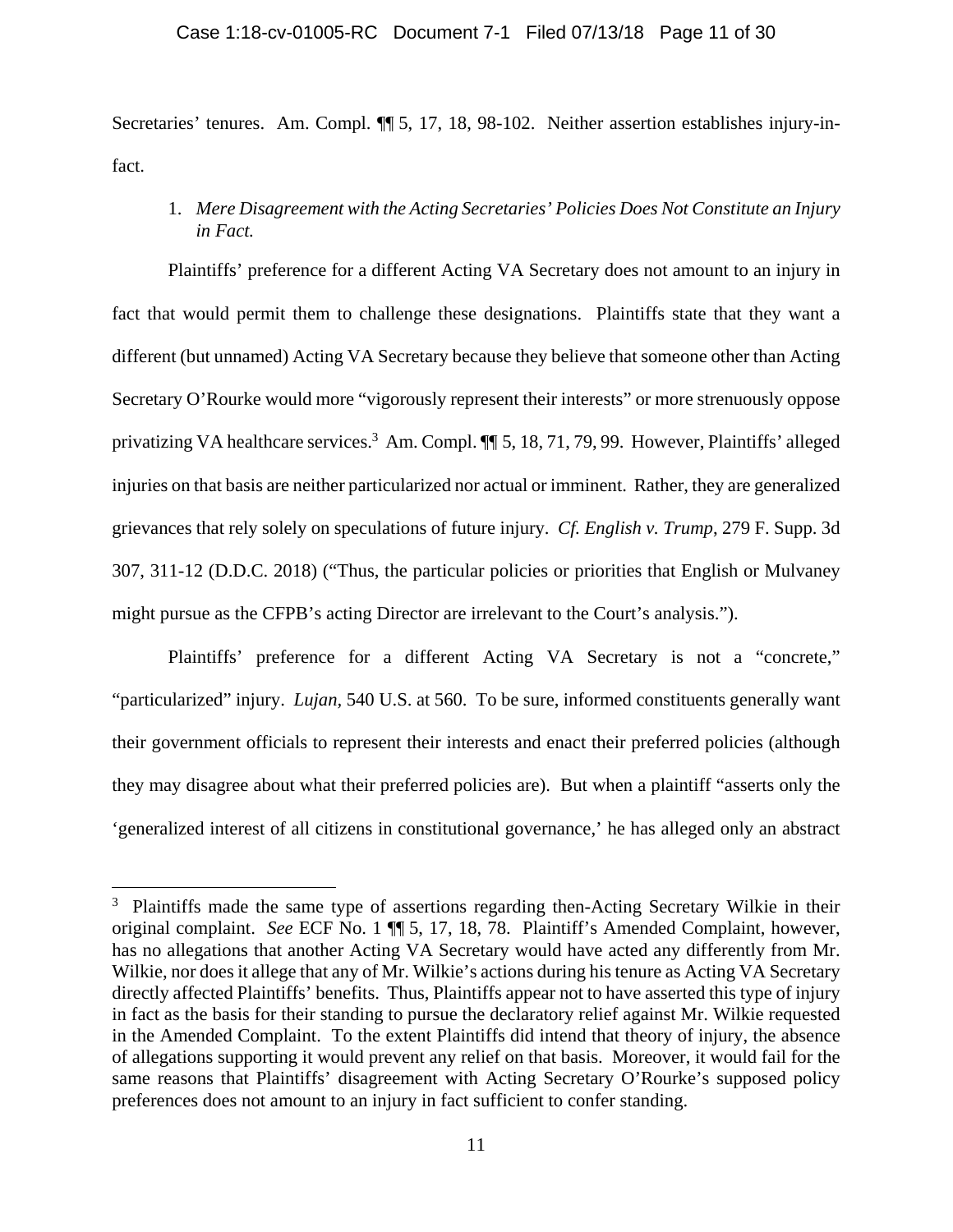#### Case 1:18-cv-01005-RC Document 7-1 Filed 07/13/18 Page 12 of 30

injury insufficient to confer standing." *Page v. Shelby*, 995 F. Supp. 23, 27 (D.D.C. 1998) (quoting *Schlesinger*, 418 U.S. at 217), *aff'd*, 172 F.3d 920 (D.C. Cir. 1998). This lack of particularity is why the Supreme Court has unequivocally rejected citizen standing to challenge appointments. *See Schlesinger*, 418 U.S. at 216-228. Plaintiffs have no greater injury from the Acting Secretaries' designations than any other constituents who want the Department to advocate for them and enact or advance their preferred policies. Plaintiffs therefore lack a particularized injury on this basis.

By the same token, Plaintiffs' desire for an Acting VA Secretary who would promote different policies is also too speculative to amount to an injury in fact. Plaintiffs can only hypothesize how the actions of a different Acting VA Secretary might differ from those taken by Acting Secretary O'Rourke or Mr. Wilkie.<sup>4</sup> Without identifying specific past or future actions that would have been different, Plaintiffs' purported harm is too speculative to constitute a cognizable injury in fact. This issue is similar to the standing problem addressed in *Hoffman v. Jeffords*, 175 F. Supp. 2d 49 (D.D.C. 2001), *aff'd*, No. 02-5006, 2002 WL 1364311 (D.C. Cir. May 6, 2002). Rejecting a challenge to Senator James Jeffords' decision to switch political parties, the court held that the different policies Congress might adopt as a result of the change were too speculative to amount to an injury in fact because "[t]here [was] absolutely no way of knowing what legislation, if any, would have been enacted had Senator Jeffords remained a member of the Republican party." *Id.* at 51, 57.

Similarly, Plaintiff here cannot do anything more than speculate about the differences between the Acting Secretaries' decisions and those different designees might have made. This

<sup>&</sup>lt;sup>4</sup> The uncertainty regarding the identity of a new Acting VA Secretary compounds the speculative nature of Plaintiffs' alleged injuries. *See* § I.B, *infra.*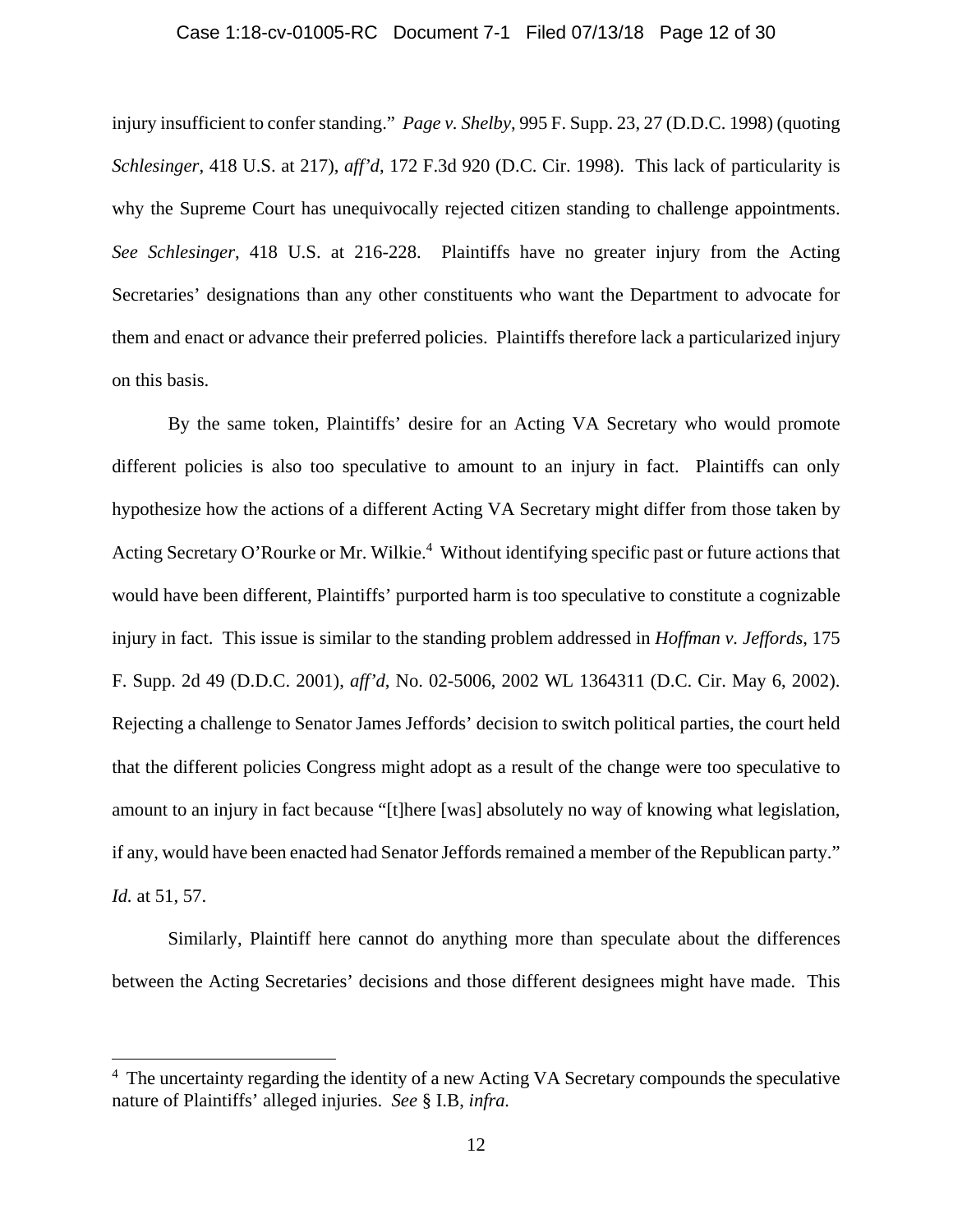#### Case 1:18-cv-01005-RC Document 7-1 Filed 07/13/18 Page 13 of 30

failing is even more pronounced when trying to prognosticate about the differences between Acting Secretary O'Rourke's forthcoming decisions and those an unnamed alternate Acting VA Secretary would make. Plaintiffs' speculative injury will not suffice for Article III standing. *See id. See also Page*, 995 F. Supp. at 28 (plaintiff lacked standing to challenge Senate procedural rule; possibility that rule would be used to block laws plaintiff favored too speculative to constitute injury in fact).

2. *Plaintiffs Have Not Suffered an Injury in Fact Based on Their Uncertainty as to the Validity of the Acting Secretaries' Actions in Office.*

Plaintiffs assert that they have been harmed by not knowing the legal effect of the Acting Secretaries' allegedly improper designations on the actions taken by the Department during their tenures. *See* Am. Compl. ¶¶ 5, 18, 98, 101. Notably, Plaintiffs fail to allege that any of those actions affected them directly or even that invalidating any of the actions would affect them. *See generally* Am. Compl. ¶¶ 75-77. Instead, they base their injury on the uncertainty itself. *See* Am. Compl. ¶¶ 5, 18, 98, 101. This fails for two reasons.

First, a "[p]laintiff's bare desire to have this Court determine the legality of [a government official's] actions is neither a concrete nor a particularized injury." *Smith v. Obama*, 217 F. Supp. 3d 283, 291 (D.D.C. 2016), *appeal filed sub nom. Smith v. Trump*, No. 16-5377 (D.C. Cir. 2016). *See also John Doe Co. v. CFPB*, 849 F.3d 1129, 1133 (D.C. Cir. 2017) (plaintiff claiming that any action taken by agency would be unconstitutional was unlikely to demonstrate standing when it had not yet been harmed by agency action). As a result, the "bare disagreement with, or simple uncertainty about the legality of," a challenged government action "does not constitute an injury in fact." *Smith*, 217 F. Supp. 3d at 290. *See also New Eng. Power Generators Ass'n, Inc. v. FERC*, 707 F.3d 364, 369 (D.C. Cir. 2013) ("It would be a strange thing indeed if uncertainty were a sufficiently certain harm to constitute an injury in fact."); *In re Wingerter*, 594 F.3d 931, 946 (6th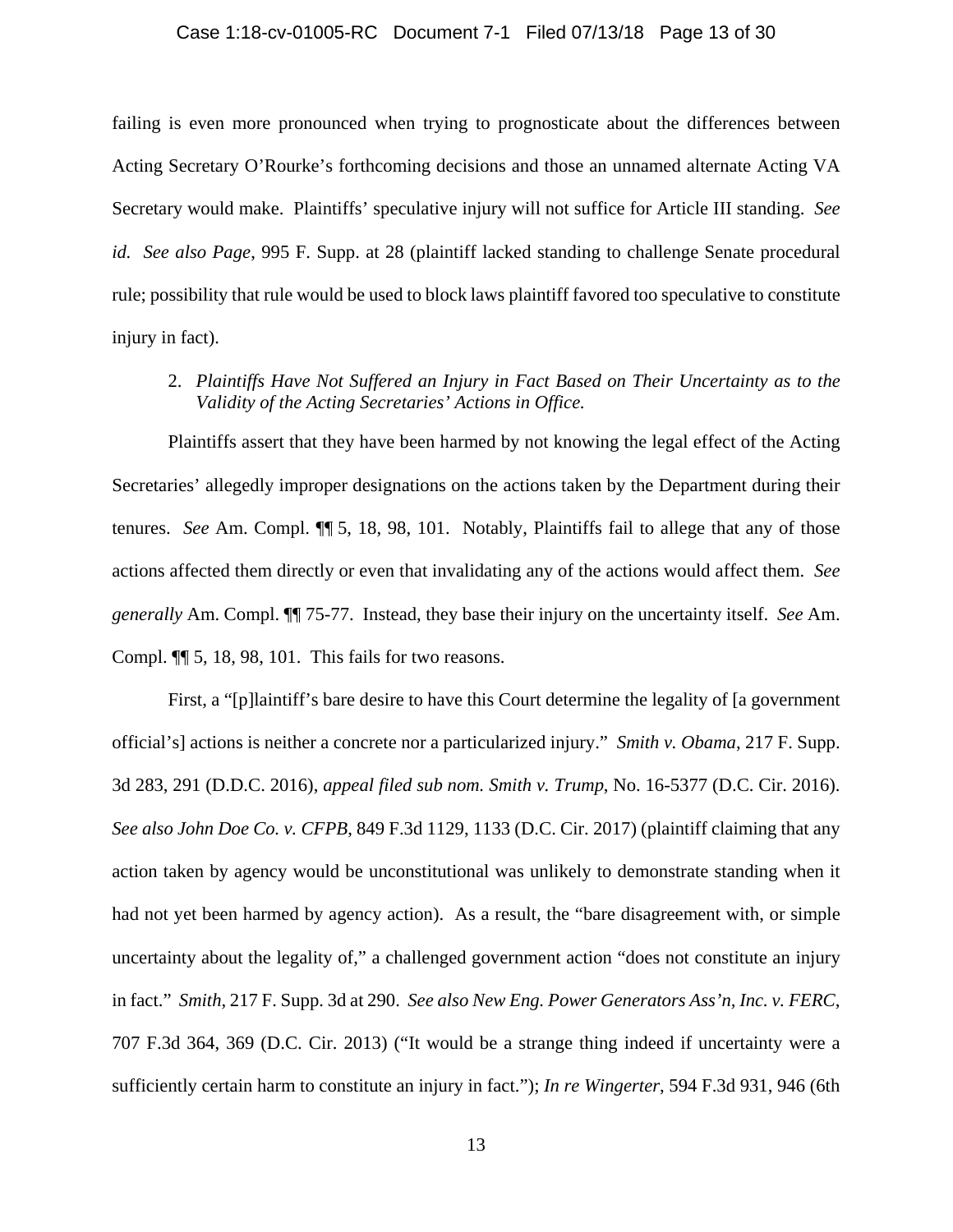#### Case 1:18-cv-01005-RC Document 7-1 Filed 07/13/18 Page 14 of 30

Cir. 2010); *Haitian Refugee Ctr. v. Gracey*, 809 F.2d 794, 799 (D.C. Cir. 1987). Were that not the case, plaintiffs could seek advisory opinions from federal courts on any legal question about which there was uncertainty, which would violate of the Constitution's Article III case or controversy requirement. *See Flast v. Cohen*, 392 U.S. 83, 97 (1968).

Second, even if uncertainty could be an injury, Plaintiffs' claims do not justify any uncertainty about the continued validity of the Department's actions during the Acting Secretaries' times in office. "The *de facto* officer doctrine confers validity upon acts performed by a person acting under the color of official title even though it is later discovered that the legality of that person's appointment or election to office is deficient." *Ryder v. United States*, 515 U.S. 177, 180 (1995). *See also Sw. Gen., Inc. v. NLRB*, 796 F.3d 67, 81 (D.C. Cir. 2015), *aff'd* 137 S. Ct. 929 (2017). Although there would be a prospective effect on Acting Secretary O'Rourke from a direct challenge to his designation, there would be no retrospective effect, meaning that there is no legal basis for Plaintiffs' uncertainty about the Acting Secretaries' past actions.<sup>5</sup>

\* \* \*

<sup>&</sup>lt;sup>5</sup> An individual action by Mr. Wilkie or Acting Secretary O'Rourke could be invalidated through a collateral attack if a court were to find that he lacked authority to take the action. *See Sw. Gen., Inc.*, 796 F.3d at 81-82. But, that attack would have to be brought by a plaintiff with a genuine stake in the specific challenged action who complied with the requirements for bringing such claims. *Id. See also Newman v. United States ex rel. Frizzell*, 238 U.S. 537, 549-52 (1915) (requiring "an interested person" to bring the claim). Plaintiffs have not challenged any particular action, have not alleged any particular action harmed them, and have not pleaded compliance with the applicable requirements. This is in sharp contrast to cases in which courts have held a claim to be a permissible collateral attack. *See, e.g.*, *Sw. Gen., Inc.*, 796 F.3d at 81-83 (collateral attack on appointment of member of board that issued unfair labor practice complaint against plaintiff); *Andrade v. Lauer* 729 F.2d 1475, 1497-1501 (D.C. Cir. 1984) (collateral attack on appointments of officials who conducted reduction in force by terminated employees). *See also NLRB v. Noel Canning*, 134 S. Ct. 2550 (2014) (appointment of member of board that issued order by plaintiff subject to the order). Moreover, the uncertainty from the possibility of a collateral attack is no greater than the uncertainty of relying on any government action that could be invalidated upon review. *See generally* 5 U.S.C. § 702 (providing for judicial review of all final agency actions not committed to agency discretion).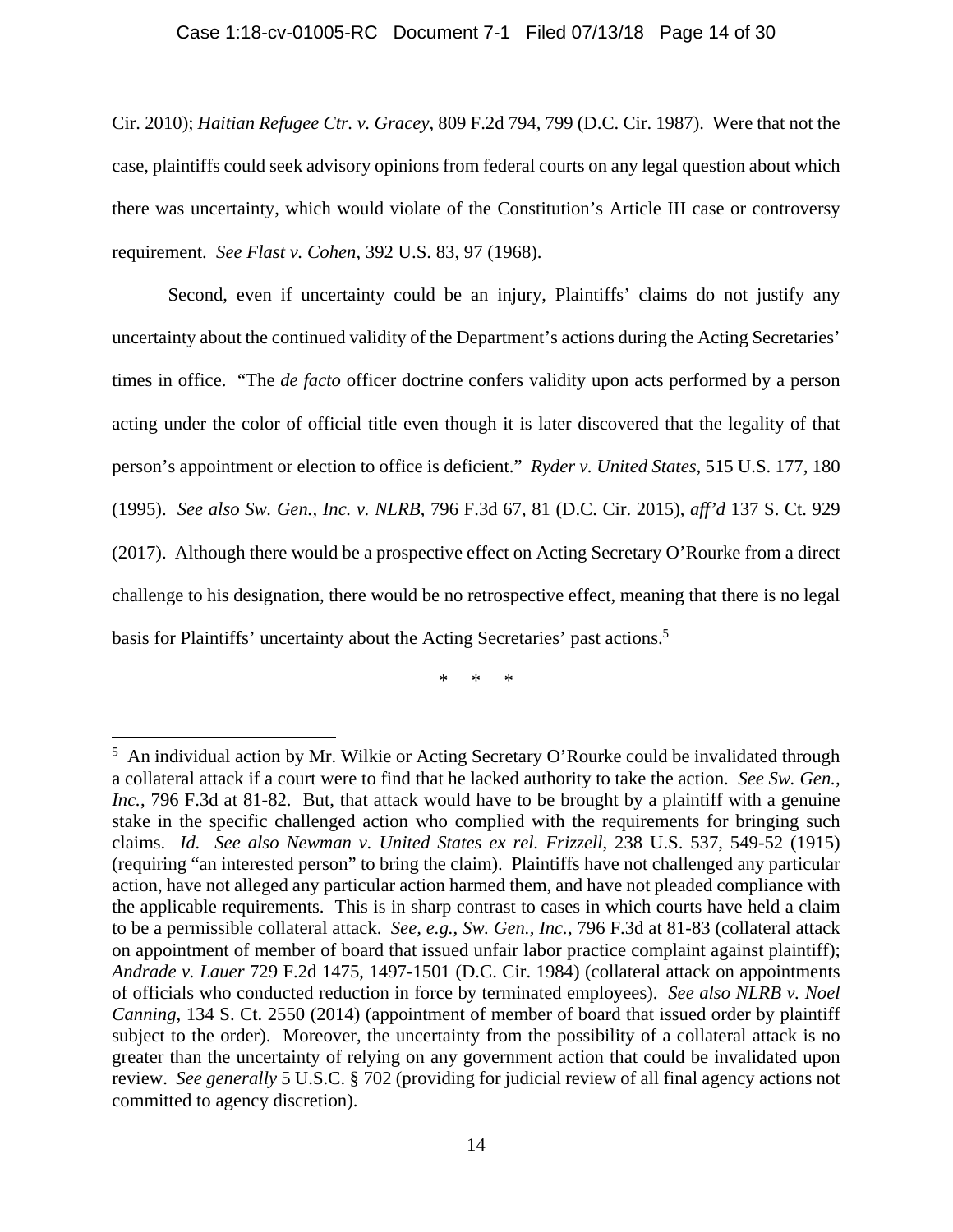#### Case 1:18-cv-01005-RC Document 7-1 Filed 07/13/18 Page 15 of 30

In sum, Plaintiffs have failed to allege an injury in fact. Simply being recipients of VA healthcare who take issue with the Acting Secretaries' policies and have abstract questions about the legality of their designations does not give Plaintiffs a legally cognizable stake in the outcome of their claims. Defendants are therefore entitled to dismissal on this basis.

# B. Plaintiffs' Requested Relief Would Only Compound, Not Redress, Their Alleged Injuries.

Plaintiffs also lack standing to challenge the Acting Secretaries' designations because the relief they seek would not redress their claimed injuries. With regard to both Acting Secretaries, Plaintiffs ask the Court to declare their designations and all their actions unlawful. Am. Compl. at 32 (paragraph 1 of prayer for relief). Plaintiffs also ask the Court to enjoin Acting Secretary O'Rourke from representing himself as Acting VA Secretary and to enjoin both him and the Department "from taking any action in reliance on [his] purported authority as [A]cting Secretary of Veterans Affairs." *Id.* (paragraph 2 of prayer for relief). Granting this relief, however, would not redress Plaintiffs' injuries because it would neither result in the lawful designation of an Acting VA Secretary more to Plaintiffs' liking nor permit (much less ensure) agency actions devoid of the cloud of legal uncertainty that Plaintiffs allege.

Plaintiffs' claims in this case are premised entirely on their assertion that the President lacks authority to designate an Acting VA Secretary under the circumstances they allege (*i.e.*, in the event the past Secretary was removed from office). Am. Compl. ¶¶ 3, 59. In their original pleading, Plaintiffs argued that the Deputy Secretary must become Acting VA Secretary pursuant to the Department of Veterans' Affairs Codification Act. ECF No. 1 ¶ 3. However, there is currently no Deputy Secretary. Am. Compl. ¶ 74. Plaintiffs address this change in circumstances by relying on an executive order that lists the VA officials who assume the position of Acting VA Secretary if the offices preceding them on the list are vacant. *Id.* (citing *Providing an Order of*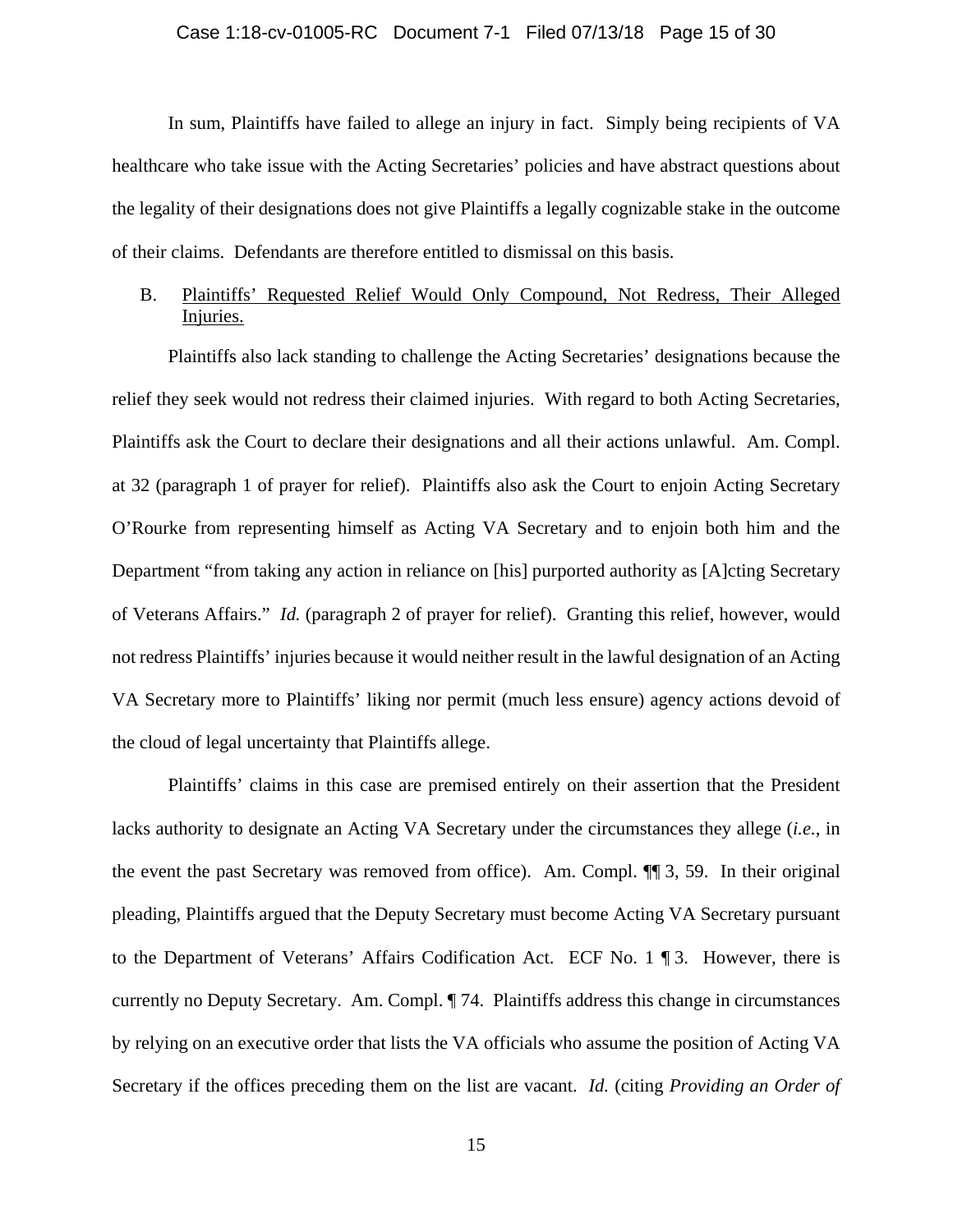#### Case 1:18-cv-01005-RC Document 7-1 Filed 07/13/18 Page 16 of 30

*Succession Within the Dep't of Veterans Affairs*, Exec. Order 13,736 of August 12, 2016, 81 Fed. Reg. 54711 (Aug. 17, 2016)). Pursuant to that order, a currently serving Under Secretary would become Acting VA Secretary.<sup>6</sup> *Id.* Alternatively, Plaintiffs imply that the position must remain vacant and the Department remain headless. *Id.* ("In any event, the President lacks authority to select another official ... to serve as [A]cting Secretary."). The inconsistency of Plaintiffs' position undercuts their standing here.

The executive order supplying the order of succession on which Plaintiffs rely is an action taken by President Obama "[b]y the authority vested in [him] as President by the Constitution and the laws of the United States of America, including the Federal Vacancies Reform Act of 1998, as amended . . . ." 81 Fed. Reg. at 54,711. In this respect, it no different from President Trump's exercise of the same authority to designate an Acting VA Secretary. *Compare id. with* Ex. A (relying on the same sources of authority); Ex. B (same and adding the VA Codification Act as a source of authority). If an executive order can designate someone as Acting VA Secretary when the offices of Secretary and Deputy Secretary are vacant, then so can the President's directive designating Mr. O'Rourke as Acting VA Secretary. *Legal Effectiveness of a Presidential Directive, as Compared to an Executive Order*, 24 O.L.C. 29, 29 (2000) (". . . [T]here is no substantive difference in the legal effectiveness of an executive order and a presidential directive that is styled other than as an executive order."). *See also Brennan Ctr. for Justice at N.Y. Univ. Sch. of Law v. U.S. Dep't of State*, 300 F. Supp. 3d 540, 542 n.1 (S.D.N.Y. 2018). Indeed, the VA Chief of Staff—Acting Secretary O'Rourke's position of record—is listed in the executive order's

<sup>&</sup>lt;sup>6</sup> In any event, Plaintiffs allege no differences between the policy views or representational vigor of Acting Secretary O'Rourke and those of the Under Secretary for Benefits, the office holder next in the line of succession established by the executive order. *See* Am. Compl. ¶ 74. *See generally id.*  $\P$ [1-102. Thus, they cannot show that the Under Secretary's designation as Acting VA Secretary would remedy their purported injuries.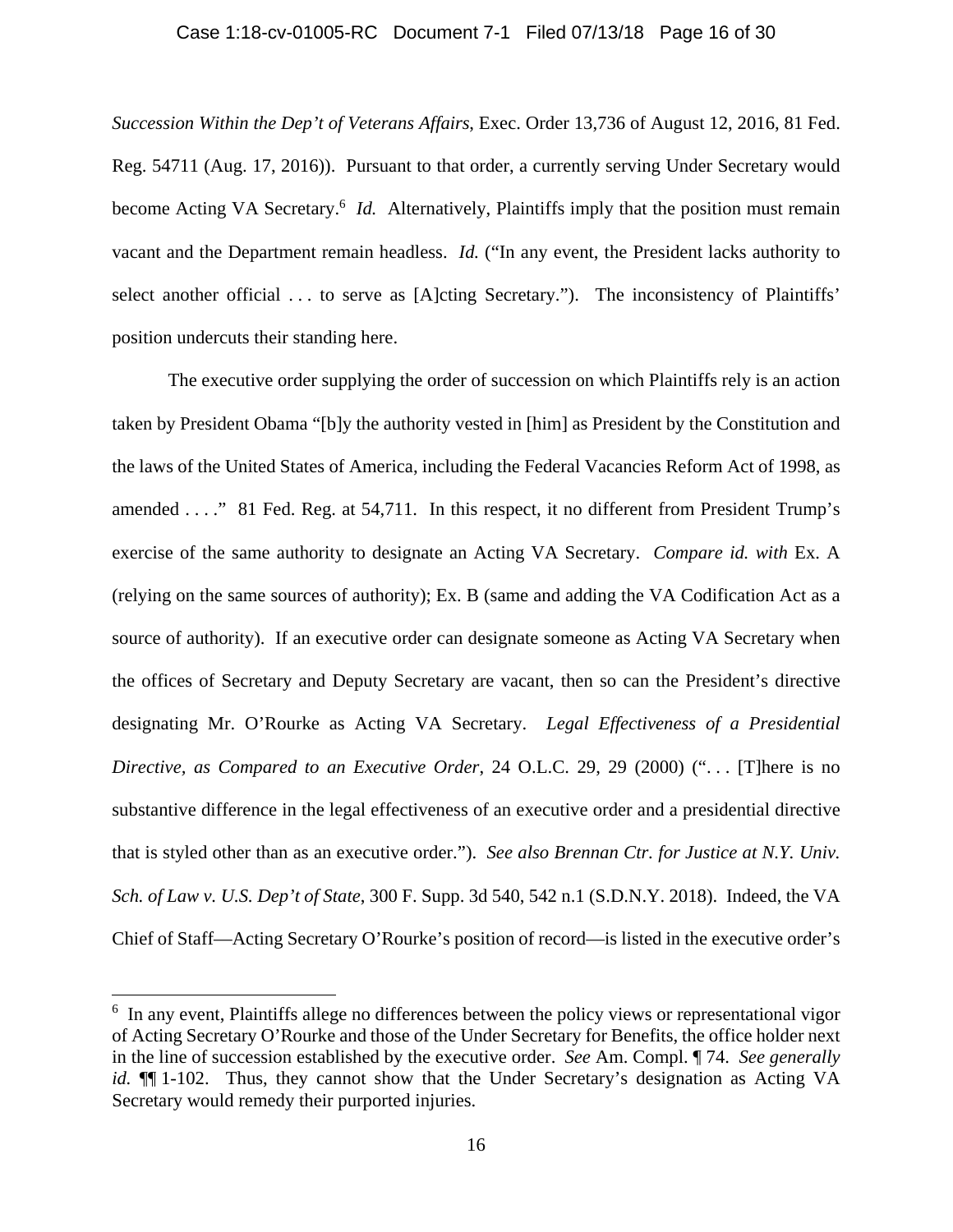#### Case 1:18-cv-01005-RC Document 7-1 Filed 07/13/18 Page 17 of 30

line of succession. 81 Fed. Reg. 54711. The implicit premise of Plaintiffs' position is that only one presidential action is lawful, which renders it internally inconsistent.<sup>7</sup> Allowing an Acting VA Secretary to assume the post by function of the executive order would not resolve the supposed uncertainty regarding the Acting VA Secretary's authority because it would implicate the same legal concerns under the FVRA that the Plaintiffs raise here and may raise additional questions as to whether an earlier executive action could void a later one. *See* Am. Compl. ¶¶ 5, 18, 98, 101. Relief in the form of a direction that another individual in the order of succession serve as Acting Secretary would therefore not redress Plaintiffs' uncertainty.

Plaintiff's asserted injuries would likewise not be redressed by having no one serve as Acting VA Secretary during the present vacancy, as Plaintiffs tacitly propose. Am. Compl. ¶ 74. The indefinite absence of an Acting VA Secretary would not remedy Plaintiffs' alleged injury premised on the absence of an Acting VA Secretary who would "vigorously represent their interests before Congress and the rest of the executive branch." *Id.* ¶¶ 5, 18. Preventing anyone from being designated Acting VA Secretary only ensures that Plaintiffs' interests will not be represented by a Cabinet-level official at all, much less with the vigor they supposedly desire. Far from redressing this alleged injury, Plaintiffs' requested relief would only worsen it.

Nor would requiring that no one serve as Acting VA Secretary redress Plaintiffs' alleged injury from the purported legal uncertainty over the Acting Secretaries' designations and, as a result, the validity of VA's actions during their tenures. *Id.* ¶¶ 5, 18, 98, 101. The only actions Plaintiffs identify as being subject to this uncertainty are the rules and guidance the Department

 $\overline{a}$ 

 $<sup>7</sup>$  Defendants' position, by contrast, is fully consistent. The same authority gives the President the</sup> power to issue an order establishing a default order of succession and to designate an Acting VA Secretary of his choosing instead of allowing the position to be filled automatically by the executive order.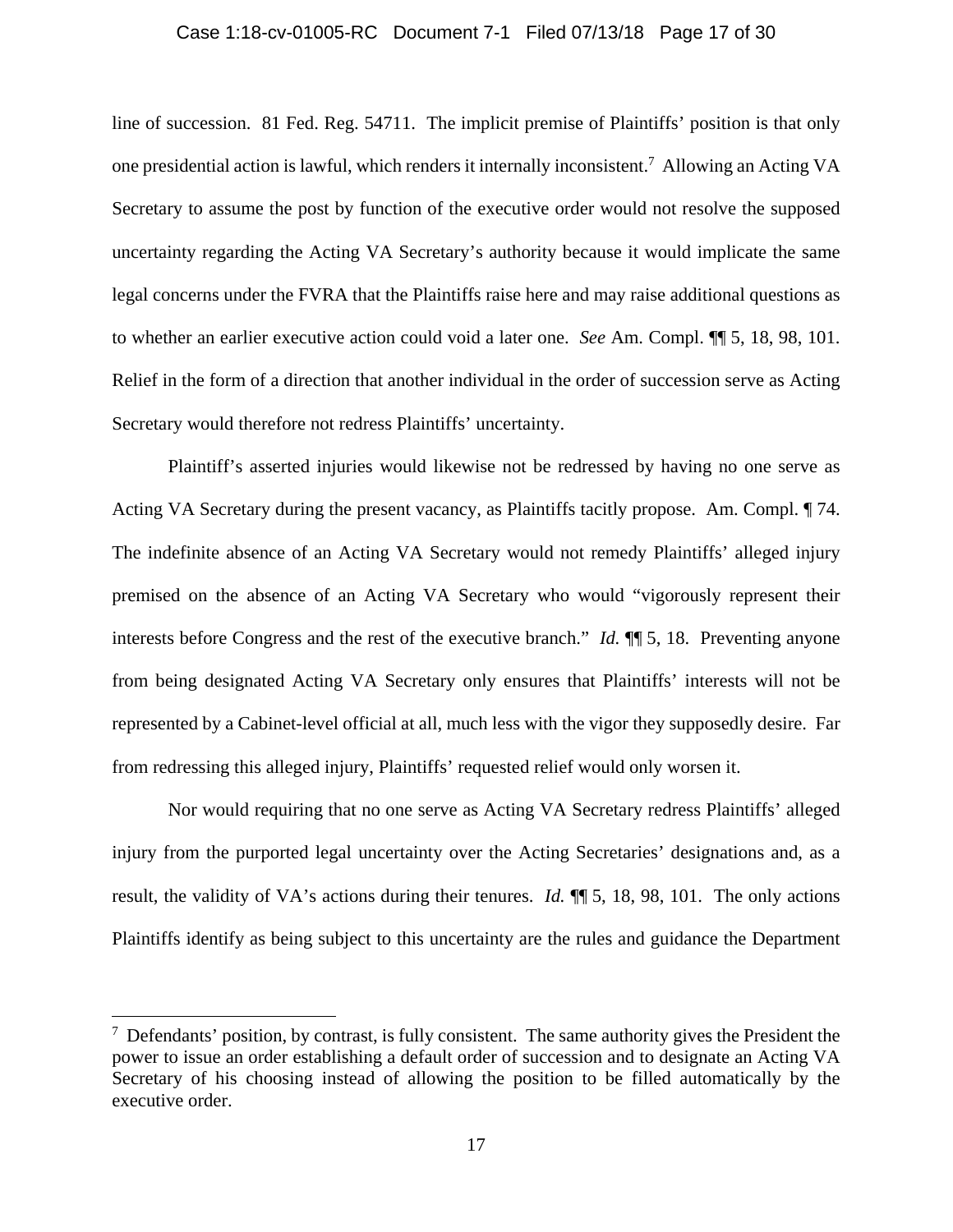#### Case 1:18-cv-01005-RC Document 7-1 Filed 07/13/18 Page 18 of 30

has issued and the contracts the Department has entered into since Secretary Shulkin left office.<sup>8</sup> *Id.* ¶¶ 76-78. However, Plaintiffs allege no injury from any VA action during this period. *See generally id.* A non-existent injury cannot be redressed, and so cannot establish standing.

Plaintiffs' only facially plausible claim to injury—which is not set even forth in the Amended Complaint—is that they could be harmed by the later invalidation of the Acting Secretaries' actions that benefited Plaintiffs. However, this harm is precisely the relief Plaintiffs *request* from the Court. Am. Compl. at 32 (paragraph 1 of prayer for relief). Further, by seeking a ruling that the President presently lacks authority to designate an Acting VA Secretary, Plaintiffs are effectively asking the Court to deprive VA of leadership until the Senate confirms a VA Secretary. This would render the Department unable to perform any non-delegable functions of the Secretary. *See* 5 U.S.C. §§ 3348(a)(2), (d). The Secretary's non-delegable functions, if any, are precisely the actions that, if taken by the Department under the Acting Secretaries, Plaintiffs would have a basis in the FVRA to challenge. *Id.* No harm to Plaintiffs from the possible future invalidation of a non-delegable action by one of the Acting Secretaries would be remedied by Plaintiffs' request relief of invalidating the action now and indefinitely delaying the designation of an Acting VA Secretary who could approve it. Moreover, the *de facto* officer doctrine would likely prevent any retroactive effect to a future determination that the Acting Secretaries' designations were invalid, avoiding any hypothetical future harm that would need to be redressed. *See Ryder*, 515 U.S. at 180. *See also Sw. Gen., Inc.*, 796 F.3d at 81.

 $\overline{a}$ 

<sup>&</sup>lt;sup>8</sup> Plaintiffs fail to identify which of these actions are required by statute or regulation to be undertaken only a VA Secretary or Acting VA Secretary. This is significant because only nondelegable actions constitute a "function or duty" that would be void under the FVRA if undertaken by an unlawfully designated Acting VA Secretary. *See* 5 U.S.C. §§ 3348(a)(2), (d).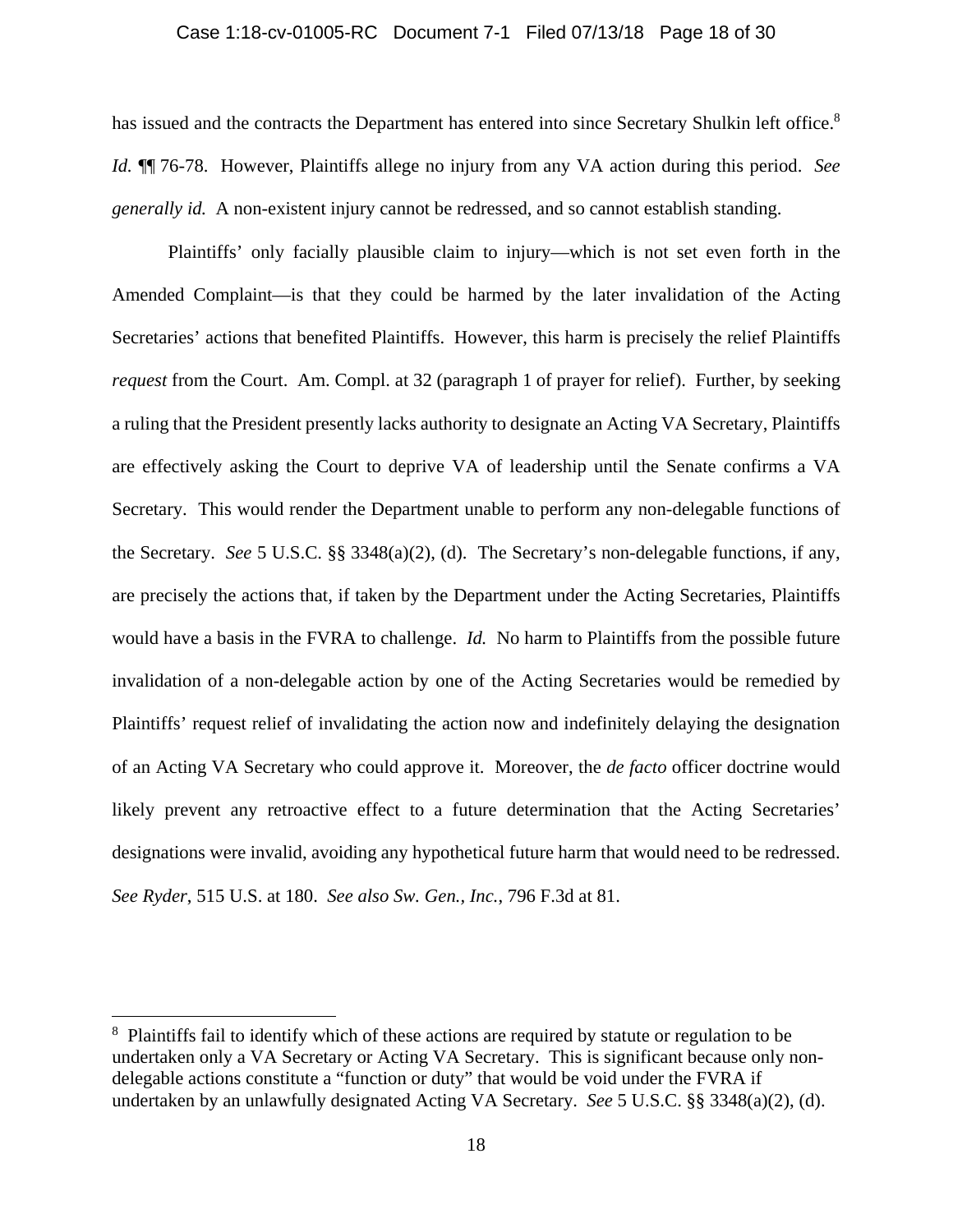#### Case 1:18-cv-01005-RC Document 7-1 Filed 07/13/18 Page 19 of 30

In sum, Plaintiffs cannot show redressability because the relief they seek would not remedy their purported injuries. All veterans, including Plaintiffs, are better served by the Department having leadership and every available resource to represent veterans' interests while waiting for the Senate to confirm a VA Secretary. Plaintiffs therefore lack standing for this reason as well.

## C. Plaintiffs Lack Standing to Pursue Declaratory Relief Regarding the Validity of Mr. Wilkie's Designation as Acting VA Secretary.

Regarding Mr. Wilkie's designation as Acting VA Secretary, Plaintiffs ask the Court to declare his "unlawful and that any actions taken in reliance on . . . [Mr.] Wilkie's purported authority are unlawful and void." Am. Compl. at 32 (prayer for relief paragraph 1). Plaintiffs, however, lack standing to seek this relief. *See Davis*, 554 U.S. at 734 (plaintiffs must show standing for each claim for relief). "Where a plaintiff . . . seeks injunctive or declaratory relief, a plaintiff 'must allege a likelihood of future *violations* of [its] rights . . ., not simply future *effects*  from past violations.'" *Citizens for Responsibility & Ethics in Wash. v. Cheney*, 593 F. Supp. 2d 194, 225 (D.D.C. 2009) (alterations and emphasis in original) (quoting *Fair Emp't Council v. BMC Mktg. Cor.*, 28 F.3d 1268, 1273 (D.C. Cir. 1994)). *See also Haase v. Sessions*, 835 F.2d 902, 911 (D.C. Cir. 1987)). A plaintiff that fails to allege a likelihood of future violations has not met its burden to establish standing. *See Fair Emp't Council*, 28 F.3d at 1272-73.

Plaintiffs lack standing to obtain a declaration concerning the validity of Mr. Wilkie's designation because he is no longer Acting VA Secretary, and he therefore cannot take any actions in that capacity that would affect Plaintiffs. Even if Plaintiffs' allegations that they are uncertain about possible future harms that could result from Mr. Wilkie's purportedly unlawful designation were sufficient to plead an injury-in-fact—and they are not, *see* § I.A, *supra*—those harms are merely later effects of his designation and tenure. As "'future *effects* from past violations,'" those possible future harms cannot confer standing to seek declaratory relief. *Citizens for Responsibility*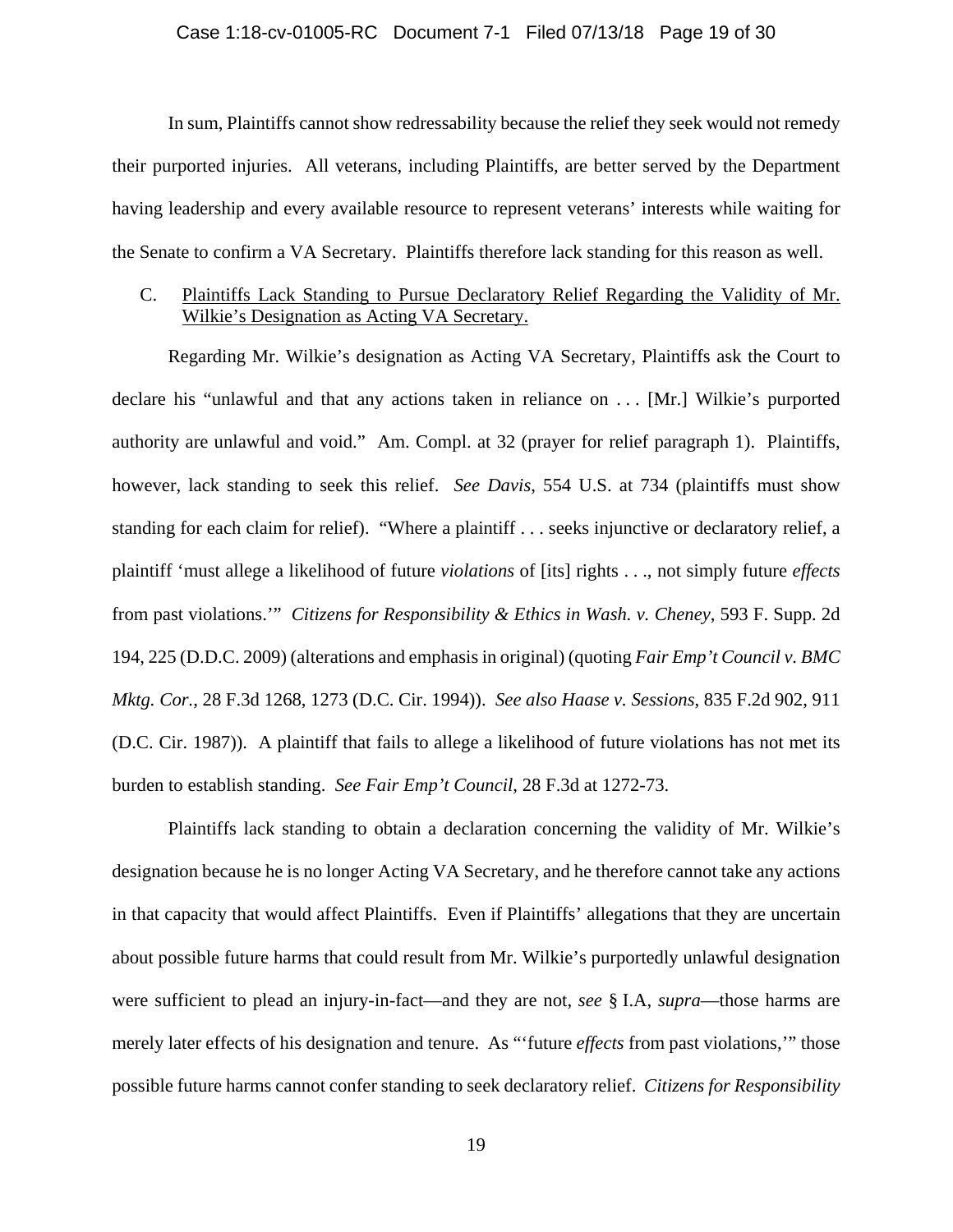#### Case 1:18-cv-01005-RC Document 7-1 Filed 07/13/18 Page 20 of 30

*& Ethics in Wash.*, 593 F. Supp. 2d at 225 (emphasis in original) (quoting *Fair Emp't Council*, 28 F.3d at 1273). Once Mr. Wilkie stepped down, Plaintiffs lost standing to seek injunctive or declaratory relief based on a direct challenge to his designation as Acting VA Secretary.

Plaintiffs also lack standing to seek declaratory relief regarding Mr. Wilkie because a declaration would not redress any injuries they might suffer. Because Plaintiffs are challenging the validity of Mr. Wilkie's designation, not any particular action by Mr. Wilkie that directly affected Plaintiffs, the *de facto* officer doctrine applies. *See Sw. Gen., Inc.*, 796 F.3d at 81. Under that doctrine, even when a person is later found not to have been lawfully installed in an office or other governmental position, a court will accept as valid his or her actions taken in that office or position. *Ryder*, 515 U.S. at 180. Thus, a declaration regarding Mr. Wilkie's designation would not be sufficient to alter the validity of his actions and would therefore not redress any injury Plaintiffs might have suffered from those actions.

#### **II. Plaintiffs Fail to State Cognizable Claims.**

 $\overline{a}$ 

Plaintiffs claim that the President lacked statutory authority to designate the Acting Secretaries and that the designations violated the Appointments Clause.<sup>9</sup> Am. Compl. 11 83-95. Even if Plaintiffs had standing to bring those claims, Defendants would be entitled to judgment as a matter of law on both because they are procedurally improper and because they fail on their merits.

<sup>&</sup>lt;sup>9</sup> Plaintiffs also assert a third claim for declaratory judgment Act under 28 U.S.C. § 2201. Am. Compl. ¶¶ 96-102. That claim fails because the Declaratory Judgment Act does not provide a cause of action; it only codifies courts' authority to issue declaratory judgments as relief for claims under other causes of action. *Ali v. Rumsfeld*, 649 F.3d 762, 778 (D.C. Cir. 2011).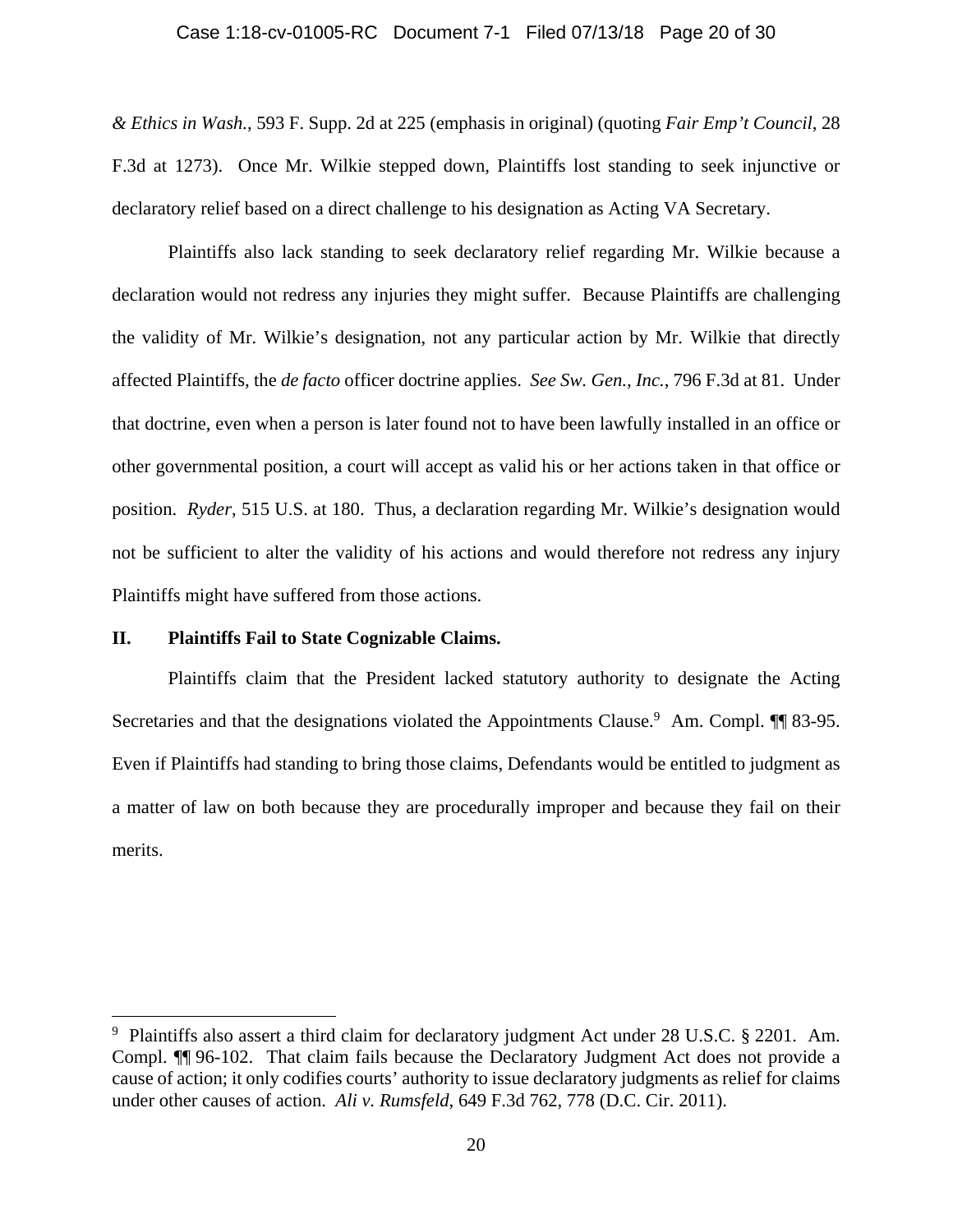## A. Plaintiffs' Statutory and Constitutional Claims are Procedurally Improper Because the Sole Mechanism for Considering the Claims is a Petition for a Writ of *Quo Warranto*.

Under the *de facto* officer doctrine, Plaintiffs' claims may be brought only through a petition for a writ of *quo warranto*. Because they have neither sought such a writ nor complied with the requirements to obtain one, Plaintiffs' claims are procedurally improper and must be dismissed.

Federal *quo warranto* law, which Congress codified for historical reasons in the D.C. Code, provides a civil action against any person who, within the District of Columbia, "usurps, intrudes into, or unlawfully holds or exercises . . . a public office of the United States, civil or military." D.C. Code § 16-3501. *See also Newman v. United States ex rel. Frizzell*, 238 U.S. 537, 545-46 (1915) (discussing the adoption of the statute). The D.C. Circuit has stated that the *quo warranto* statute is the sole means for launching a direct attack on the authority of another person to perform the duties of a public office (as opposed to an indirect attack on his or her official actions).10 *See Sw. Gen., Inc.*, 796 F.3d at 81 ("The de facto officer doctrine allows [direct] attacks [on an officer's authority,] but they can be brought via writ of quo warranto only."). Here, Plaintiffs' FVRA claim amounts to nothing more than a direct attack on the Acting Secretaries' authority to hold that position. *See* Am. Compl. ¶¶ 83-89. *See also id.* at 32 (prayer for relief paragraphs 1 and 2). Thus, it could be brought only by a petition for a writ of *quo warranto*.

<sup>&</sup>lt;sup>10</sup> Courts have indicated that direct attacks on public officeholders may be subject to even more significant restrictions than other *quo warranto* actions. *See, e.g.*, *Sibley v. Obama*, No. 12-5198, 2012 WL 6603088, at \*1 (D.C. Cir. Dec. 12, 2012) ("With respect to plaintiff's petition for writs quo warranto, the district court was correct that, under this court's precedent, 'actions against public officials (as opposed to actions brought against officers of private corporations) can only be instituted by the Attorney General.'" (quoting *Andrade v. Lauer*, 729 F.2d 1475, 1498 (D.C. Cir. 1984))), *aff'g* 866 F. Supp. 2d 17.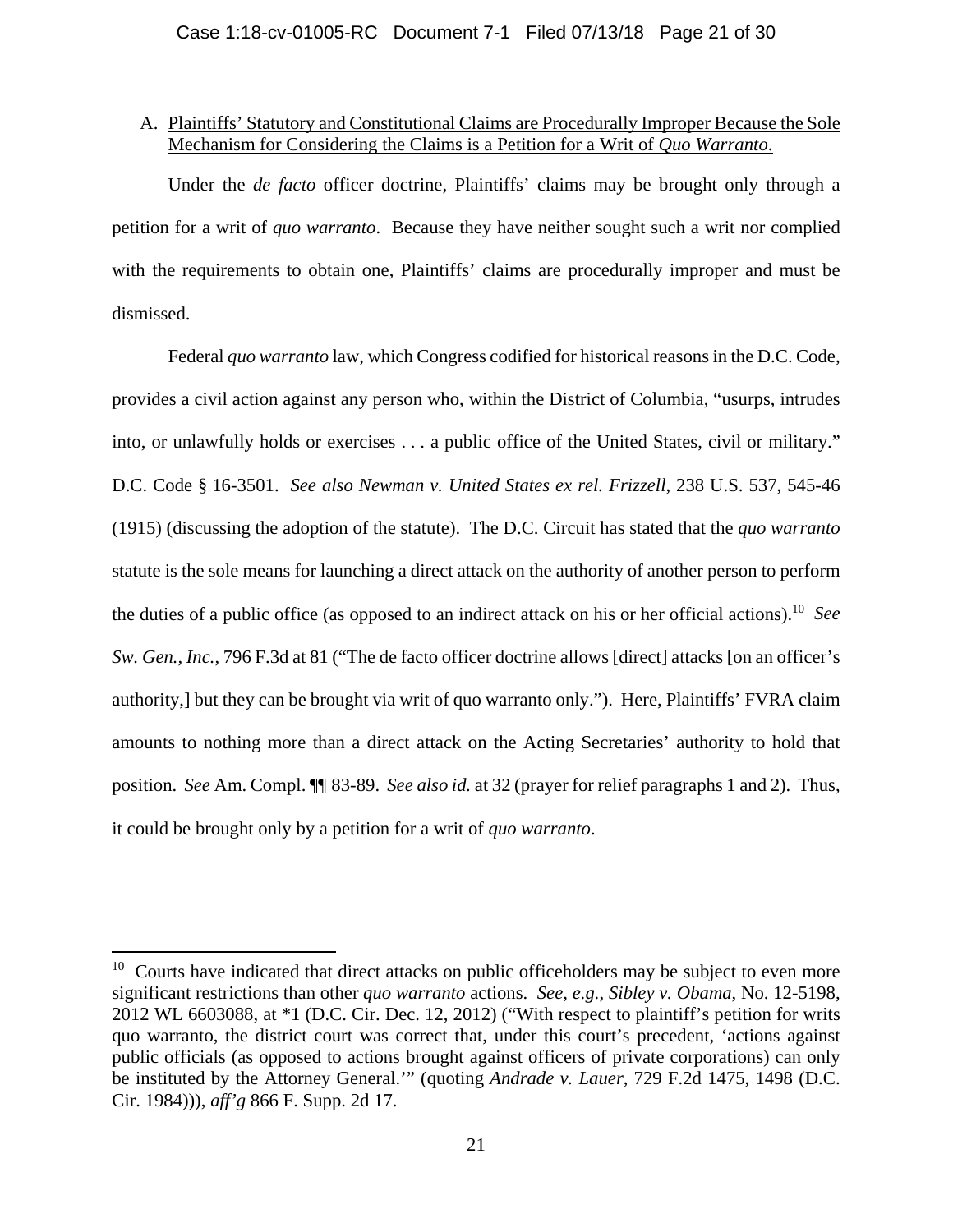#### Case 1:18-cv-01005-RC Document 7-1 Filed 07/13/18 Page 22 of 30

Plaintiffs have not pursued that exclusive remedy. "To obtain quo warranto against a federal official, an interested party must petition the Attorney General of the United States to institute a proceeding in federal court. If the Attorney General declines, the interested party can petition the court to issue the writ instead." *Sw. Gen., Inc.*, 796 F.3d at 81 (internal citations omitted). Because Plaintiffs have not submitted any petition to the Attorney General, they have not properly sought a writ of *quo warranto*.

Even if Plaintiffs had complied with the procedural requirements for seeking a writ of *quo warranto* and filed a petition seeking that relief, the petition would fail because neither Plaintiff is "an interested party" entitled to have a petition considered on its merits. *See Sw. Gen., Inc.*, 796 F.3d at 81. *See also Newman*, 238 U.S. at 549-52; *In re James*, 241 F. Supp. 858, 859 (S.D.N.Y. 1965). The interested party requirement imposes a higher burden than the injury in fact requirement for standing, or it would be vacuous. *See Sibley v. Obama*, 866 F. Supp. 2d 17, 19- 21 (D.D.C. 2012) (applying the standing and *quo warranto* requirements separately). *See also United States ex rel. Schneider v. J.P. Morgan Chase Bank, N.A.*, 224 F. Supp. 3d 48, 57 (D.D.C. 2016) (reciting the canon of construction that avoids relegating language to surplusage), *aff'd* 878 F.3d 309 (D.C. Cir. 2017). However, Plaintiffs do not have sufficient personal stakes in the designations of Mr. Wilkie or Acting Secretary O'Rourke to meet even the lower injury in fact threshold for constitutional standing. *See* § I.A, *supra*.

Although Plaintiffs' claims are all direct challenges that would have to be brought by a petition for a writ of *quo warranto*, they seek one type of relief that superficially resembles a collateral challenge. Plaintiffs ask the Court for a declaration that "any actions taken in reliance on [Acting Secretary] O'Rourke's or [Mr.] Wilkie's purported authority are unlawful and void." Am. Compl. at 32 (prayer for relief paragraph 1). However, collateral challenges must be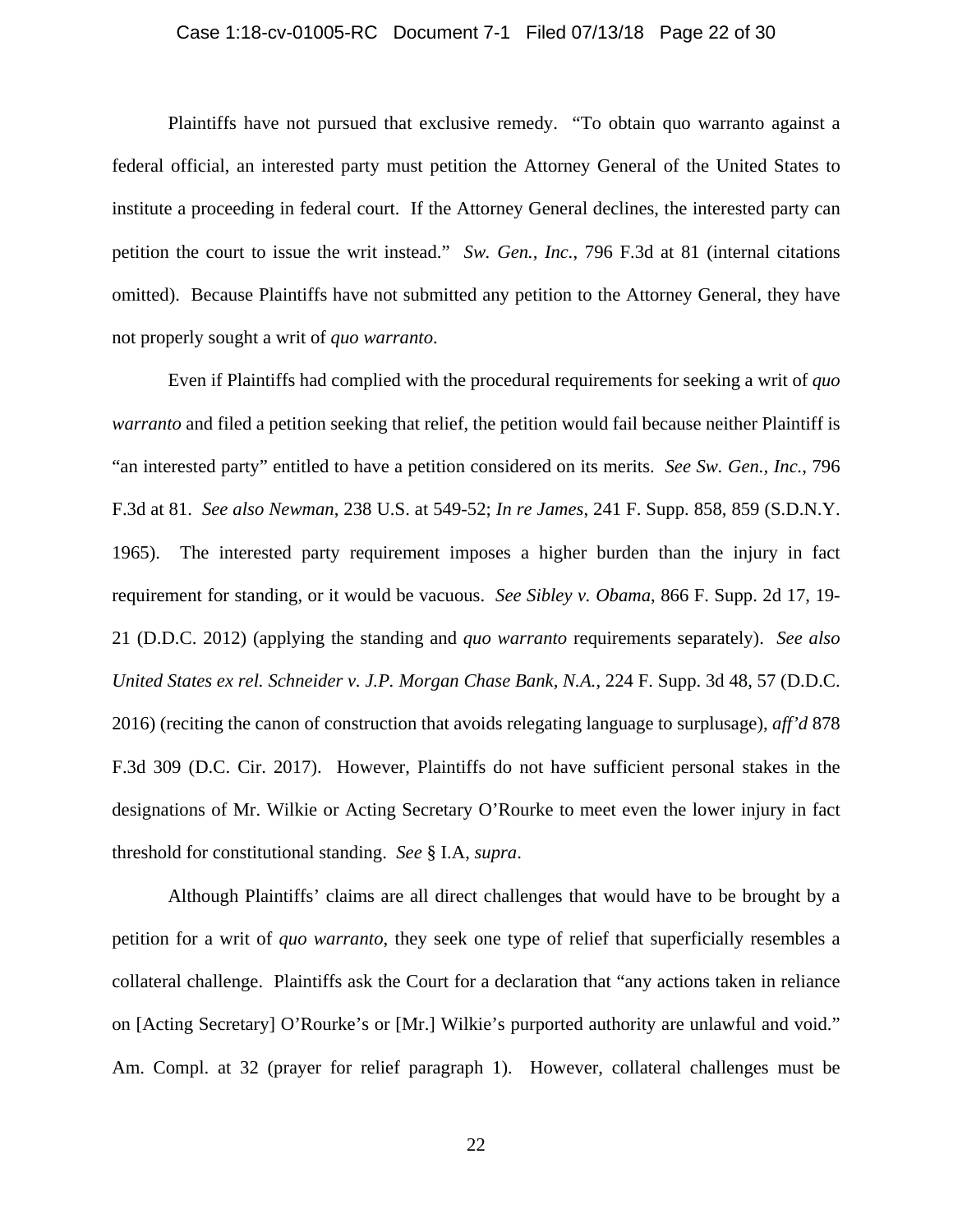#### Case 1:18-cv-01005-RC Document 7-1 Filed 07/13/18 Page 23 of 30

"specific, focused attack[s]," not "wholesale attacks on the actions of de facto officers." *Andrade v. Lauer*, 729 F.2d 1475, 1500 (D.C. Cir. 1984). *See also id.* (approving of a collateral challenge to a designation that did not seek a "wholesale invalidation of actions taken by" the de facto officers). Plaintiffs do not seek "declaratory and injunctive relief for [a] specific . . . [action] as it affect[s]" them. *Id.* Indeed, they do not allege that they were directly harmed by any particular action taken by the Department under either of the Acting Secretaries. *See* § I.A, *supra* (discussing this defect in the context of standing). Plaintiffs cannot avoid the requirement to bring direct challenges through a petition for a writ of *quo warranto* simply by tacking on a prayer for relief asking the Court to invalidate every action taken by either of the Acting Secretaries.<sup>11</sup>

Because a petition for a writ of *quo warranto* is the sole means for launching the kind of direct challenge to a designation that Plaintiffs bring here, the Amended Complaint should be dismissed for failure to state a claim*. Cf. Delgado v. Sunderland*, 767 N.E.2d 662 (N.Y. 2002) (directing dismissal of a challenge to an individual's entitlement to a public office for noncompliance with New York's *quo warranto* statute).

<sup>&</sup>lt;sup>11</sup> Plaintiffs' challenge to the Department's activities under the Acting Secretaries also fails to meet the requirements for a cognizable collateral attack, which are that (1) Plaintiffs brought their claims "at or around the time that the challenged government action [was] taken" and (2) the Department "had reasonable notice under all the circumstances of the claimed defect in the [Acting Secretaries'] title to office." *Id.* at 1499. Plaintiffs did not file their initial complaint until more than a month after Mr. Wilkie's designation as Acting VA Secretary or their amended complaint until three weeks after Acting Secretary O'Rourke's designation. *See* Exs. A, B; ECF No. 1; Am. Compl. This compares very unfavorably with the collateral challenge the D.C. Circuit held to be timely, when the plaintiffs "brought their action . . . one day before the action under attack." *Andrade*, 729 F.2d at 1500. Plaintiffs also gave no notice of their challenge to Mr. Wilkie's designation until they filed their original claim, instead waiting until the Department "issued five final rules, nine proposed rules, and twenty-nine notices" as well as "approv[ing] 390 contracts." ECF No. 1 ¶¶ 75, 76.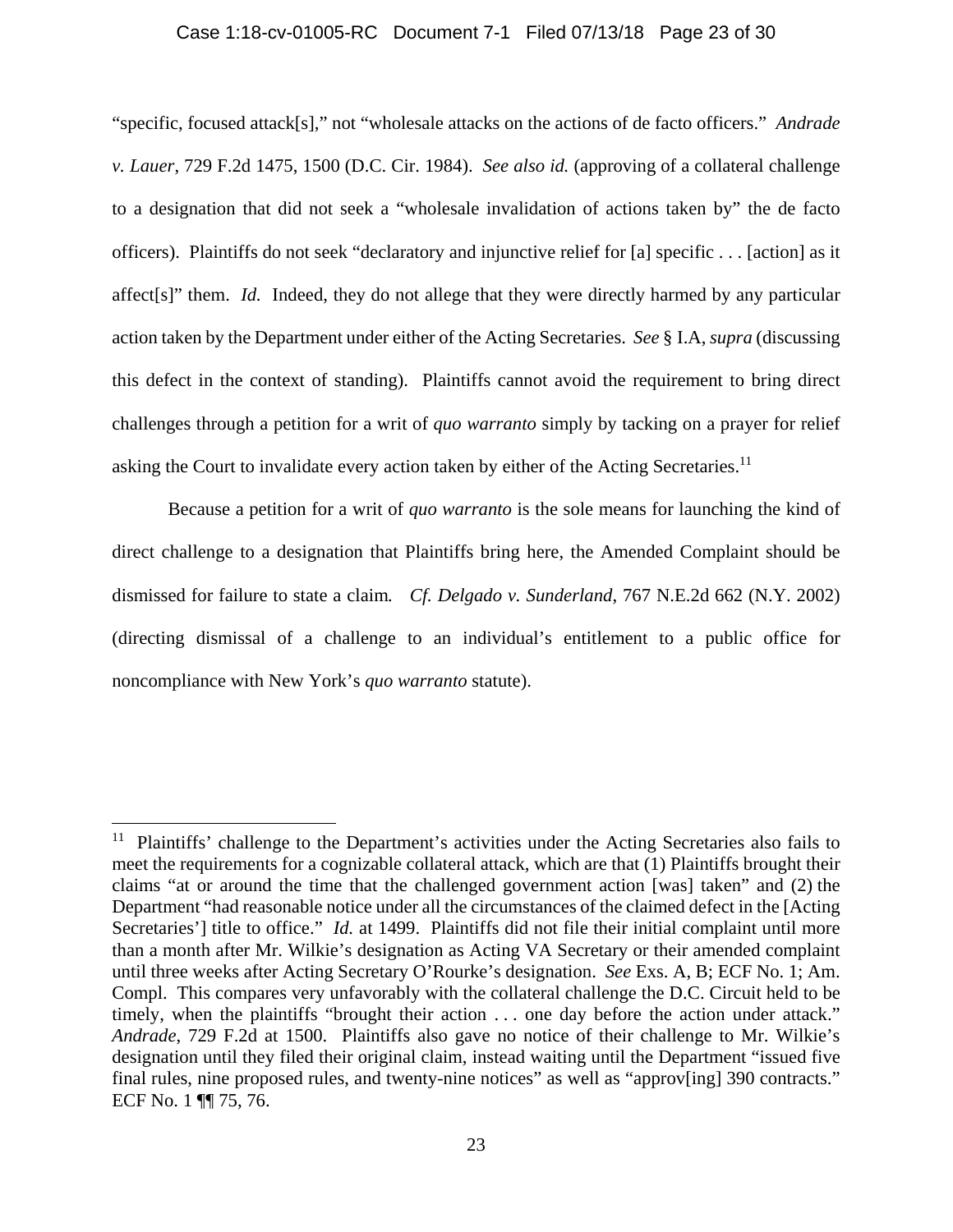## B. Plaintiffs' Statutory and Constitutional Claims Fail on the Merits.

Even if Plaintiffs had standing to pursue their claims and complied with the procedural requirements to do so, their challenges to the President's designations of the Acting Secretaries based on his purported lack of statutory authority and his alleged violation of the Appointments Clause would still fail on their merits. *See* Am. Compl. ¶¶ 83-95. Accepting as true Plaintiffs' allegation that the President terminated Secretary Shulkin, the President's designation of the Acting Secretaries nonetheless satisfied all applicable statutory and constitutional requirements.

1. *The President Has the Statutory Authority to Designate an Acting VA Secretary, Regardless of the Reason for the Absence of a VA Secretary.* 

Plaintiffs contend that the President's designations of the Acting Secretaries were defective because the FVRA provision allowing the designation of acting officers does not apply when the President removes the immediate past officer holder.<sup>12</sup> Am. Compl.  $\P$  3, 86. But, even assuming the truth of Plaintiff's allegation that the President removed Secretary Shulkin, the President's Acting Secretary designations were valid exercises of his statutory authority. Indeed, although only one source of statutory authority would be sufficient to refute Plaintiffs' claims, here the President had authority under both the FVRA and the VA Codification Act.

> a. The FVRA Authorizes the President to Designate an Acting VA Secretary When the VA Secretary has been Removed.

The President has the authority to designate an Acting VA Secretary under the FVRA, and that authority is available when the past VA Secretary has been removed. The FVRA authorizes the President to designate an acting official to replace an agency's Senate-confirmed official when

 $12$  Although Plaintiffs bring this challenge under the FVRA and the APA, the APA is inapplicable because the challenged actions—the designations of the Acting Secretaries—were done by the President, whose actions are not subject to judicial review under the APA. *See Franklin v. Massachusetts*, 505 U.S. 788, 796 (1992). To the extent Plaintiffs' claims are cognizable, it is only through their invocation of the FVRA.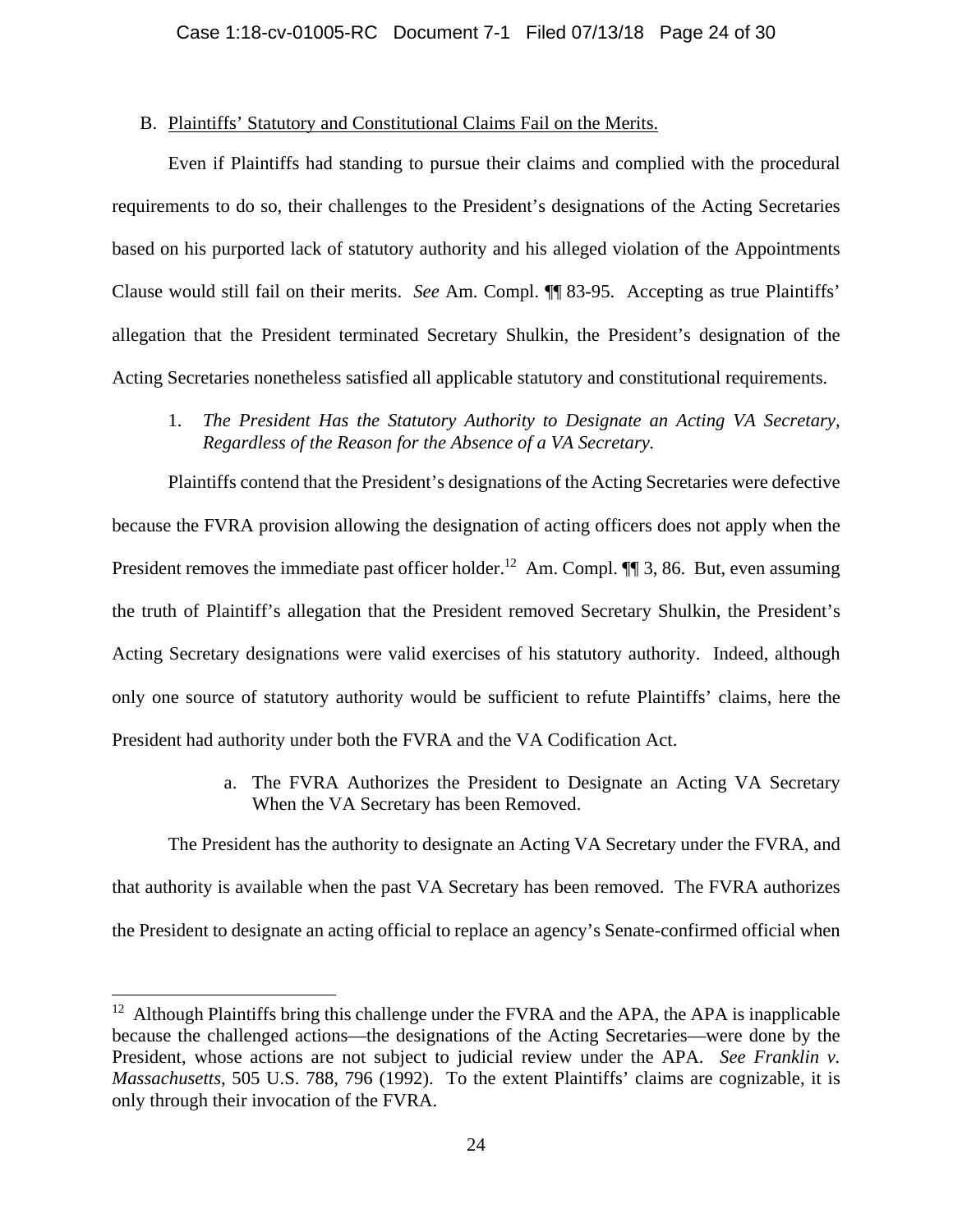#### Case 1:18-cv-01005-RC Document 7-1 Filed 07/13/18 Page 25 of 30

the official "dies, resigns, or is otherwise unable to perform the functions and duties of the office." 5 U.S.C. § 3345(a). Plaintiffs contend that former Secretary Shulkin did not die or resign and that he remains able to perform his former functions and duties. Am. Compl. ¶ 86. But Plaintiff's contention runs contrary to the plain language of the FVRA because a former VA Secretary is not endowed with the authority to perform the duties and functions of the vacated office, regardless of whether he or she was removed from the office.

There is no question that the President possesses the authority to remove a VA Secretary. "Since 1789, the Constitution has been understood to empower the President to keep executive officers accountable—by removing them from office, if necessary." *Free Enter. Fund v. Pub. Co. Accounting Oversight Bd.*, 561 U.S. 477, 483 (2009). *See also Myers v. United States*, 272 U.S. 52, 117 (1926). Nothing in the VA Codification Act, the FVRA, or any other statute purports to limit the President's power to remove the VA Secretary. Indeed, Plaintiffs do not even allege that the President lacked the authority to remove former Secretary Shulkin from office.

Once an individual has been lawfully removed as an executive officer, he or she lacks the authority to execute the functions and duties of that office. The VA Secretary has extensive statutory authority and duties; a former Secretary has none. *See generally* 38 U.S.C. §§ 501-32. As a result, a former Secretary—regardless of the reason for his or her departure from office—is "unable to perform the functions and duties of the office." 5 U.S.C. § 3345(a). The plain language of the FVRA therefore permits the President to designate an Acting VA Secretary subject to the limits set out in that statute. *See id.* This understanding is only confirmed by the fact that "[i]n floor debate, Senators said, by way of example, that an officer would be 'otherwise unable to perform the functions and duties of the office' if he or she were fired, imprisoned, or sick." *Guidance on Appl. of the Fed. Vacancies Reform Act of 1998*, 23 Op. O.L.C. 60, 61 (1999)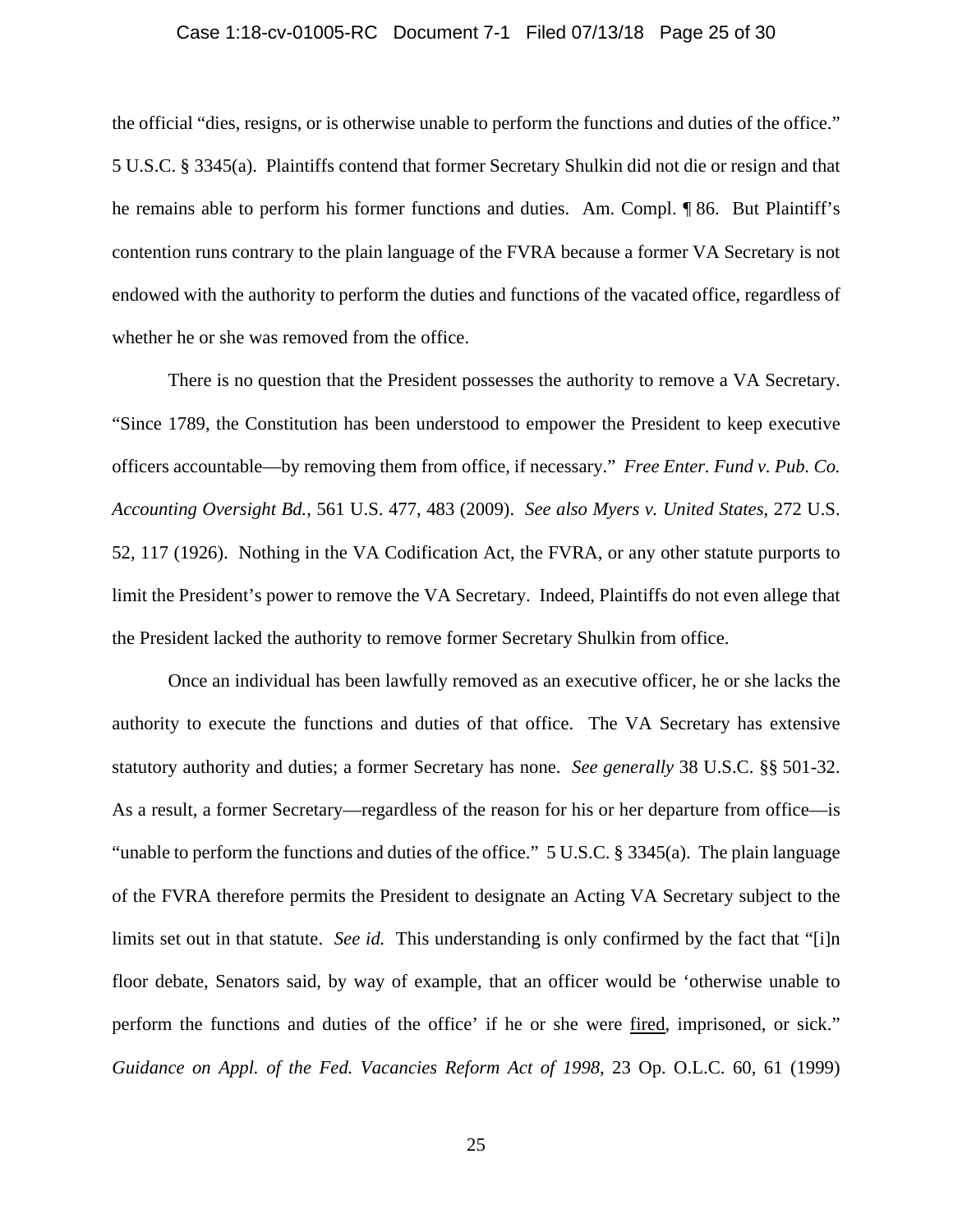#### Case 1:18-cv-01005-RC Document 7-1 Filed 07/13/18 Page 26 of 30

(emphasis added) (citing 144 Cong. Rec. S12,823, S12,824 (daily ed. Oct. 21, 1998) (statements of Sen. Thompson and Sen. Byrd))).

> b. The VA Codification Act Authorizes the President to Designate an Acting VA Secretary Whenever the Office of VA Secretary is Vacant.

The President also has the independent statutory authority under the VA Codification Act to designate an Acting VA Secretary, regardless of the reason the office of the VA Secretary is vacant. When there is a vacancy in the office of VA Secretary, the VA Codification Act makes the Deputy Secretary the Acting VA Secretary by default, but includes an expansive carve-out: "Unless the President designates another officer of the Government, the Deputy Secretary shall be Acting Secretary of Veterans Affairs during the absence or disability of the Secretary or in the event of a vacancy in the office of Secretary."<sup>13</sup> 38 U.S.C. § 304. By its plain language, the statute permits the President to "designate[] another officer of the Government . . . in the event of a vacancy in the office of Secretary." *Id.* The President's authority to make the designation is not conditioned on any particular reason for the vacancy. Thus, if the office of Secretary were vacant because the President terminated the past officeholder, that would not affect the President's

 $\overline{a}$ 

 $13$  Congress's use of the phrase "officer of the Government" indicates that the President may select among a wider group of officials than just principal and inferior officers within the meaning of those terms under Appointments Clause jurisprudence. *See Lamar v. United States*, 241 U.S. 103, 111 (1916) (holding a statute referring to an "officer of the government" was not limited to principal or inferior officers subject to the Appointments Clause). *See also Motions Sys. Corp. v. Bush*, 437 F.3d 1356, 1365-71 (Fed. Cir. 2006) (Gajarsa, J., concurring); *Validity of Exec. Order Authorizing the Sec'y of Agric. to Acquire Land for Wildlife Conservation Purposes*, 38 U.S. Op. Atty. Gen. 445 (1936). Principal and inferior officers are identified by the specific term art "Officers of the United States." *See SW Gen., Inc.*, 137 S. Ct. at 934. *See also Steele v. United States*, 267 U.S. 505, 507 (1925). As other statutes demonstrate, Congress knows to use this term of art to make clear it intends to refer only to principal and inferior officers. S*ee, e.g.*, 12 U.S.C. § 4244; 15 U.S.C. § 2412 (b)(2); 47 U.S.C. § 1102(b)(2). The statutory language therefore shows that Congress did not intend to officials eligible for designation as Acting VA Secretary to be coextensive with those subject to the Appointments Clause.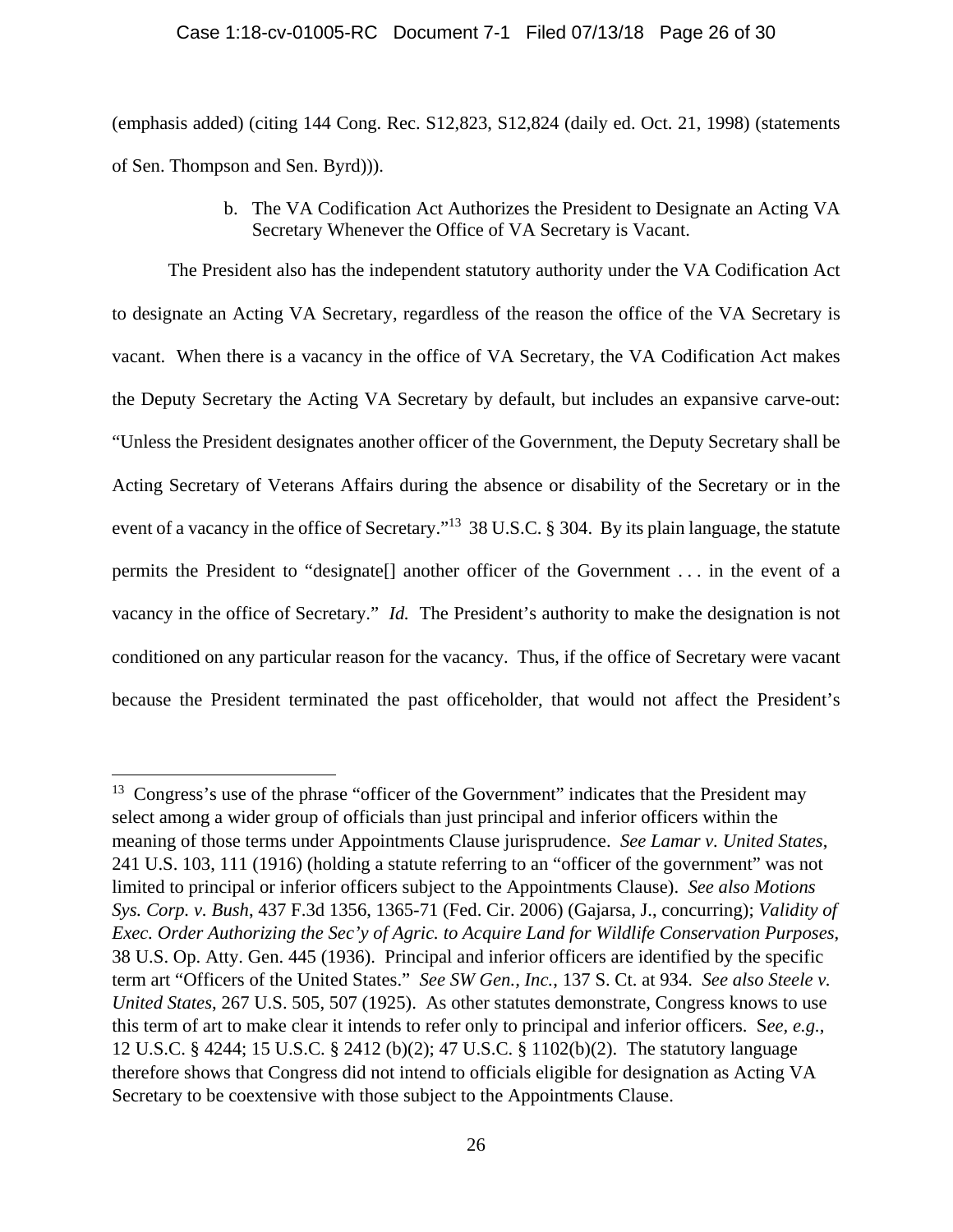#### Case 1:18-cv-01005-RC Document 7-1 Filed 07/13/18 Page 27 of 30

authority to designate "another officer of the Government" as Acting VA Secretary. *Id.* The Acting Secretaries' designations were therefore valid exercises of the President's authority under the VA Codification Act.

This conclusion is in no way in tension with the FVRA. That law explicitly permits the President to exercise his authority under any "statutory provision [that] expressly . . . authorizes the President . . . to designate an officer or employee to perform the functions and duties of a specified office temporarily in an acting capacity." 5 U.S.C. § 3347(a). *See also Hooks ex rel. NLRB v. Kitsap Tenant Support Servs.*, 816 F.3d 550, 556 (9th Cir. 2016) (stating that, when there is a separate statutory grant of authority for designating an acting officer, "the President is permitted to elect between these two statutory alternatives"). The VA Codification Act's grant of authority in 38 U.S.C. § 304 is precisely such a statutory provision. Indeed, in the Senate Report on the FVRA, § 304 is listed among the statutes providing alternate bases of authority for the President to designate acting officials. S. Rep. No. 105-250, at 17. Likewise, the district court in *English,* 279 F. Supp. 3d 307, specifically noted § 304 as an example of a statute that uses language that shows Congress's intent to legislate an issue independently of the FVRA. *Id.* at 322.

The plain language of VA Codification Act authorizes the President to designate any government officer as Acting VA Secretary when the office of the Secretary is vacant. There is no explicit or implied limit on his authority based on the reason for the vacancy. Thus, Plaintiffs' claim fail on their merits for this reason as well.

## 2. The President's Exercise of Statutory Authority to Designate an Acting VA Secretary Does Not Violate the Appointments Clause of the Constitution.

Plaintiffs also contend that the President's designation of the Acting Secretaries without the advice and consent of the Senate violated the Appointments Clause of the U.S. Constitution. Am. Compl.  $\P$  90-95. But this contention fails because Congress gave the President the statutory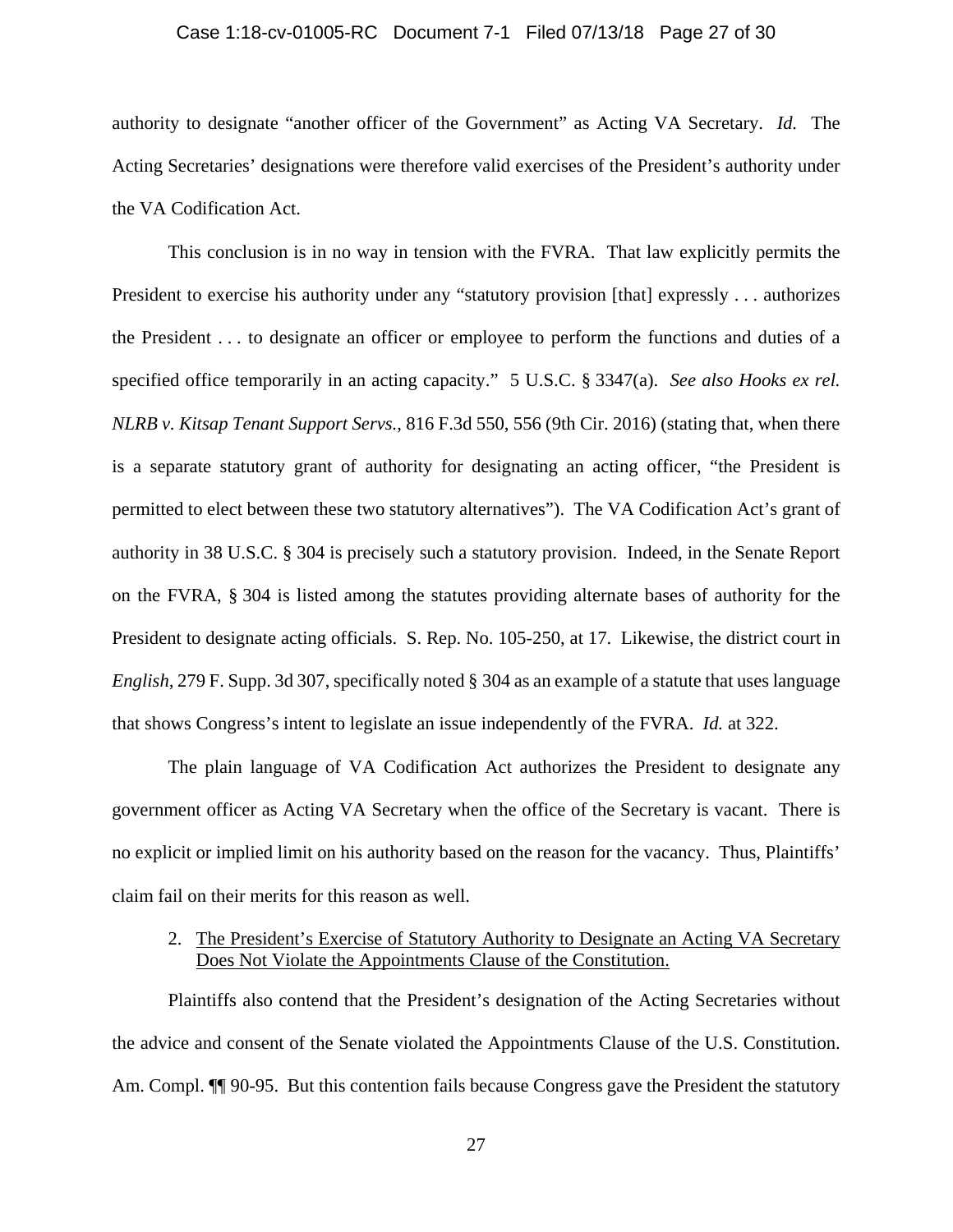#### Case 1:18-cv-01005-RC Document 7-1 Filed 07/13/18 Page 28 of 30

authority to designate the Acting Secretaries. As explained above, both the VA Codification Act and the FVRA authorized the President to designate the Acting Secretaries. *See* § II.b.1. This alone refutes Plaintiffs' constitutional claim.

Regardless, the designation of an Acting VA Secretary does not require the Senate's advice and consent because, although the Secretary is a principal officer, an Acting Secretary is, at most, an inferior officer. *Designation of Acting Dir. of the Office of Mgmt. & Budget*, 27 Op. O.L.C. 121, 123 (2003). There is no question that Congress has "'authoriz[ed] the President to direct certain officials to temporarily carry out the duties of a vacant PAS office in an acting capacity without Senate confirmation.'" *English*, 279 F. Supp. 3d at 312 (quoting *Sw. Gen., Inc.*, 137 S. Ct. at 934)). As the Supreme Court has explained: "Because the subordinate officer is charged with the performance of the duty of the superior for a limited time, and under special and temporary conditions, he is not thereby transformed into the superior and permanent official." *United States v. Eaton*, 169 U.S. 331, 343 (1898) (quoted with approval in *Morrison v. Olson*, 487 U.S. 654, 672–73 (1988)). And to conclude otherwise "would render void any and every delegation of power to an inferior to perform under any circumstances or exigency the duties of a superior officer, and the discharge of administrative duties would be seriously hindered." *Id. Cf. Williams v. Phillips*, 482 F.2d 669, 670 (D.C. Cir. 1973) (reserving question whether President can designate an acting officer to serve for reasonable period without any statutory authorization). Any contrary rule would make no sense because the purpose of an acting officer is to allow the agency to continue to function until an appointee is confirmed. $14$ 

<sup>&</sup>lt;sup>14</sup> There is also good reason to doubt that a temporary office—such as the office of Acting VA Secretary—is even an "office" that can be "held" under the Appointments Clause. Exercising the authority of officer "if done temporarily, does not necessarily transform [a non-officer] into an officer." *See Appointment of Dep't of Interior Assoc. Deputy Sec'y*, No. B-290233, 2002 WL 31388352, at \*3 (Comp. Gen. Oct. 22, 2002). *See, e.g.*, *Auffmordt v. Hedden*, 137 U.S. 310, 327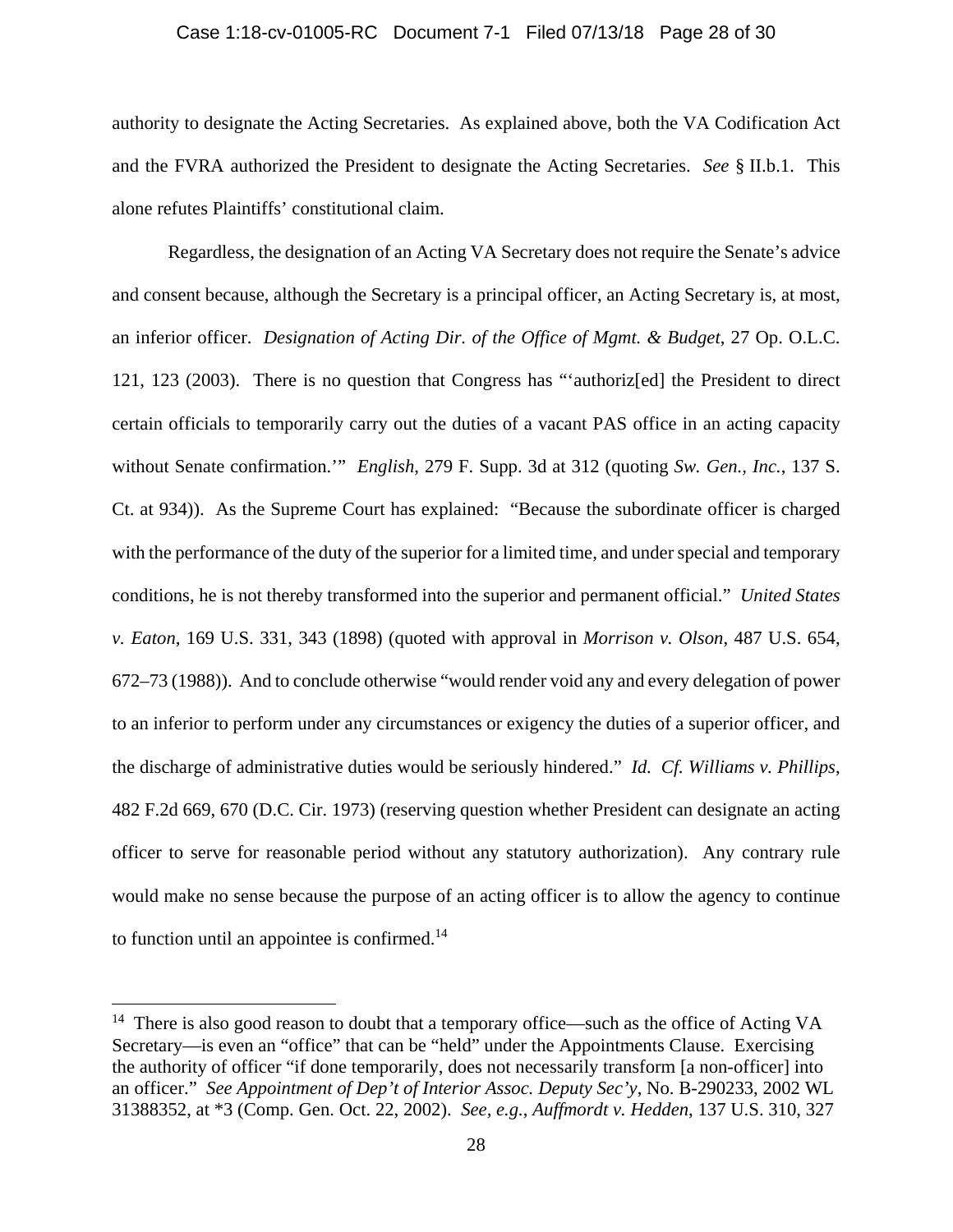Because an Acting VA Secretary is, at most, an inferior officer under the Appointments Clause whom Congress has authorized the President to appoint, the President was not required to seek the Senate's advice and consent to designate the Acting Secretaries. Plaintiffs have therefore not alleged a facially valid constitutional claim.

## **CONCLUSION**

For the foregoing reasons, the Court should grant Defendants' motion to dismiss Plaintiffs' Amended Complaint.

<sup>(1890) (</sup>concluding that a merchant appraiser was not an officer in part because "he acts only occasionally and temporarily"); *United States v. Germaine*, 99 U.S. 508, 511–12 (1878) (concluding that a surgeon was not a constitutional officer because the duties of his position "are *not* continuing and permanent, and they *are* occasional and intermittent"). *But cf. Designation of Acting Dir. of OMB*, 27 Op. O.L.C. 121, 123 n.5 (2003). Similarly, an acting officer, whose authority is necessarily temporary, does not "hold" an office in the usual sense. *See Officers Within the Meaning of the Appointments Clause*, 31 Op. O.L.C. 73, 101 n.11 (2007); *Auth. of the President to Name an Acting Att'y Gen.*, 31 Op. O.L.C. 208, 210 n.2 (2007) (distinguishing between an Acting United States Attorney and an interim United States Attorney "who would fill the office (not be an acting officer)"); *Designation of Acting Solicitor of Labor*, 26 Op. O.L.C. 211, 214–15 (2002) ("An acting official does not hold the office . . . . He is not 'appointed' to the office, but only 'direct[ed]' or authorized to discharge its functions and duties  $\dots$ .").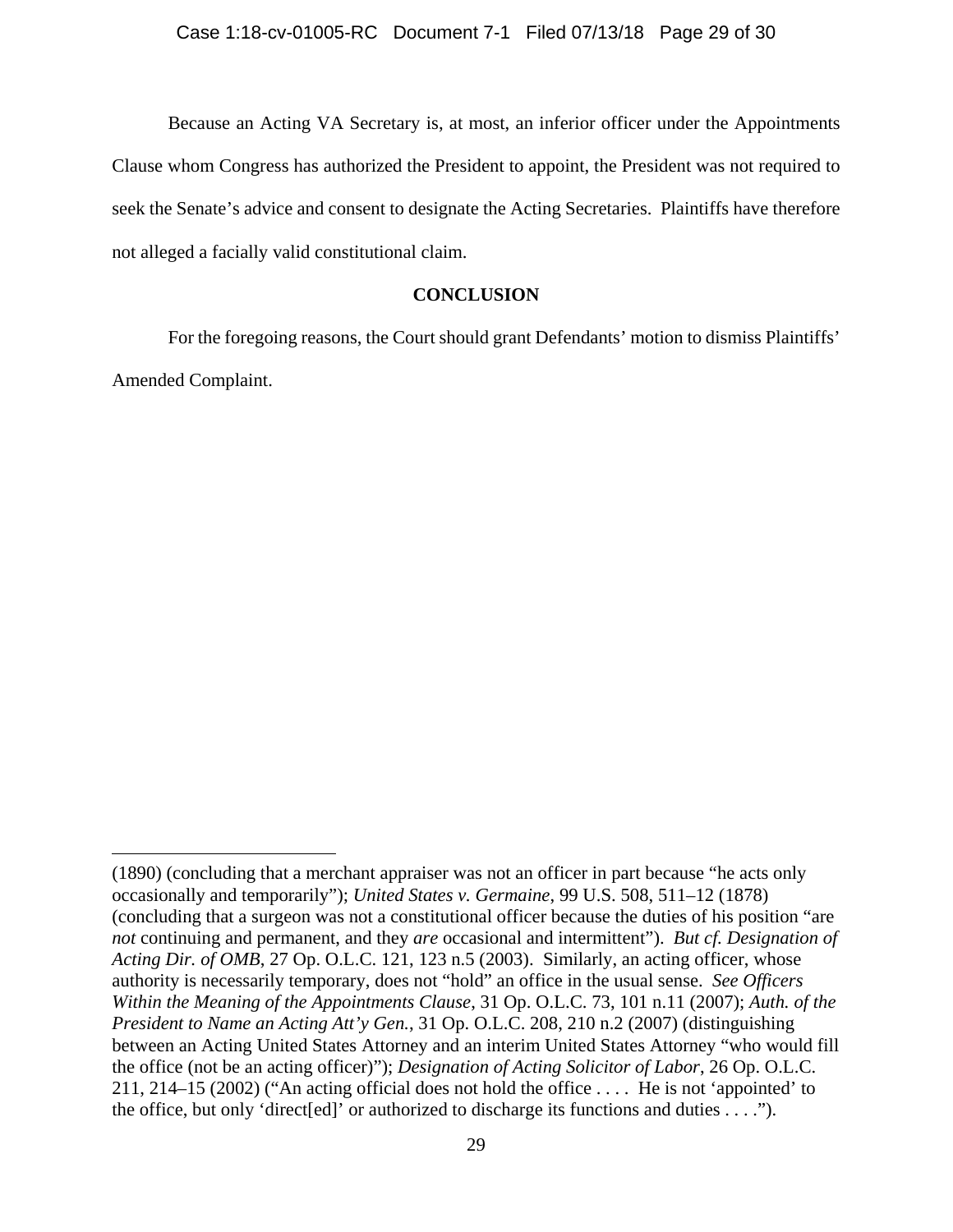Dated: July 13, 2018 Respectfully submitted,

 CHAD A. READLER Acting Assistant Attorney General

 CHRISTOPHER HALL Assistant Branch Director

 */s/ Gary D. Feldon*  Gary D. Feldon (D.C. Bar No. 987142) Trial Attorney United States Department of Justice Civil Division, Federal Programs Branch 20 Massachusetts Avenue, Room 7217 Washington, DC 20001 Tel: (202) 514-4686 Fax: (202) 616-8470 E-mail: Gary.D.Feldon@usdoj.gov

*Counsel for Defendants*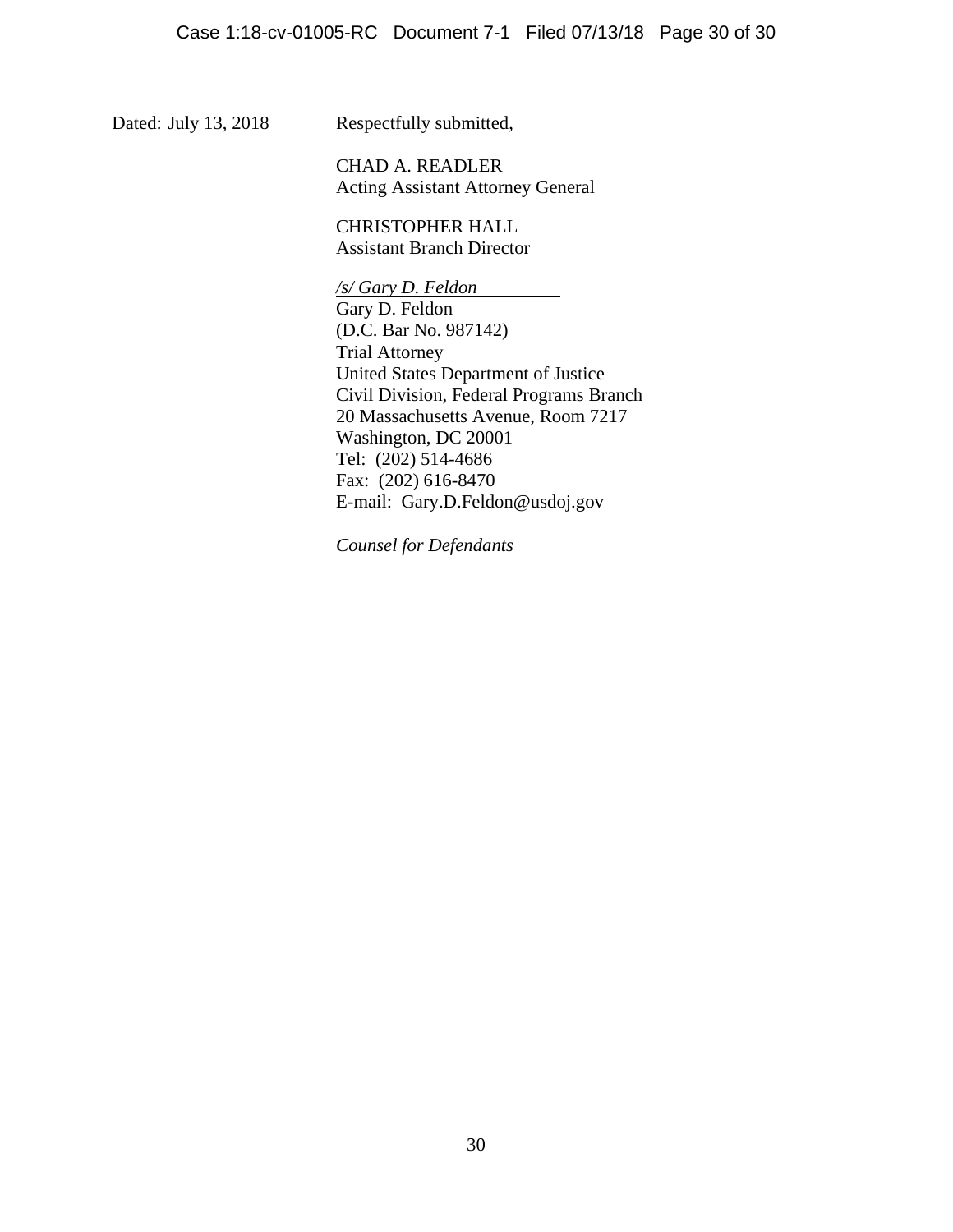# EXHIBIT A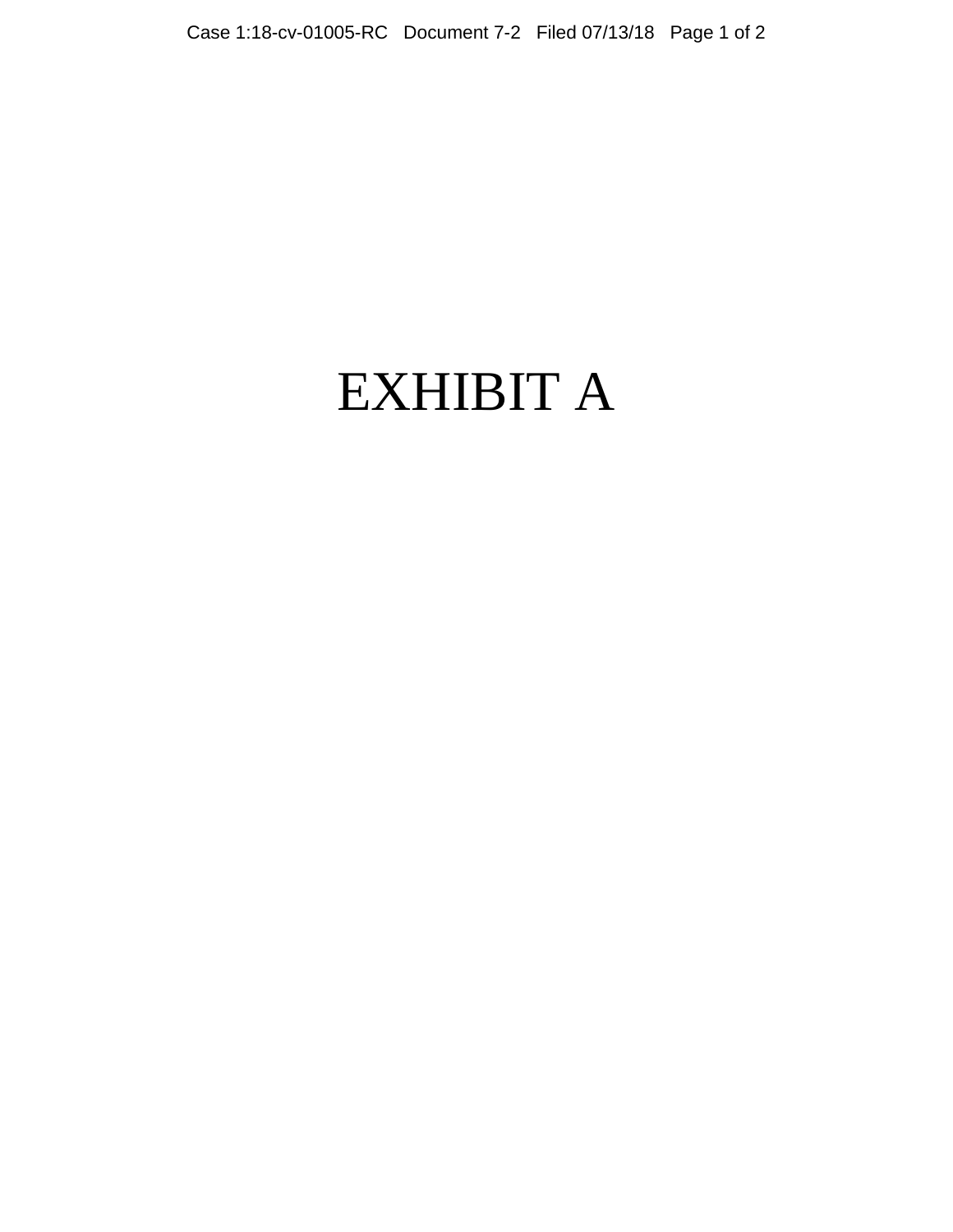Case 1:18-cv-01005-RC Document 7-2 Filed 07/13/18 Page 2 of 2

THE WHITE HOUSE

**WASHINGTON** 

March 28, 2018

MEMORANDUM FOR ROBERT L. WILKIE

Under Secretary of Defense for Personnel and Readiness

Pursuant to the Constitution and the laws of the United States, including section 3345(a) of title 5, United States Code, you are directed to perform the functions and duties of the office of Secretary of Veterans Affairs, until the position is filled by appointment or subsequent designation.

<u>IXYANNIN</u>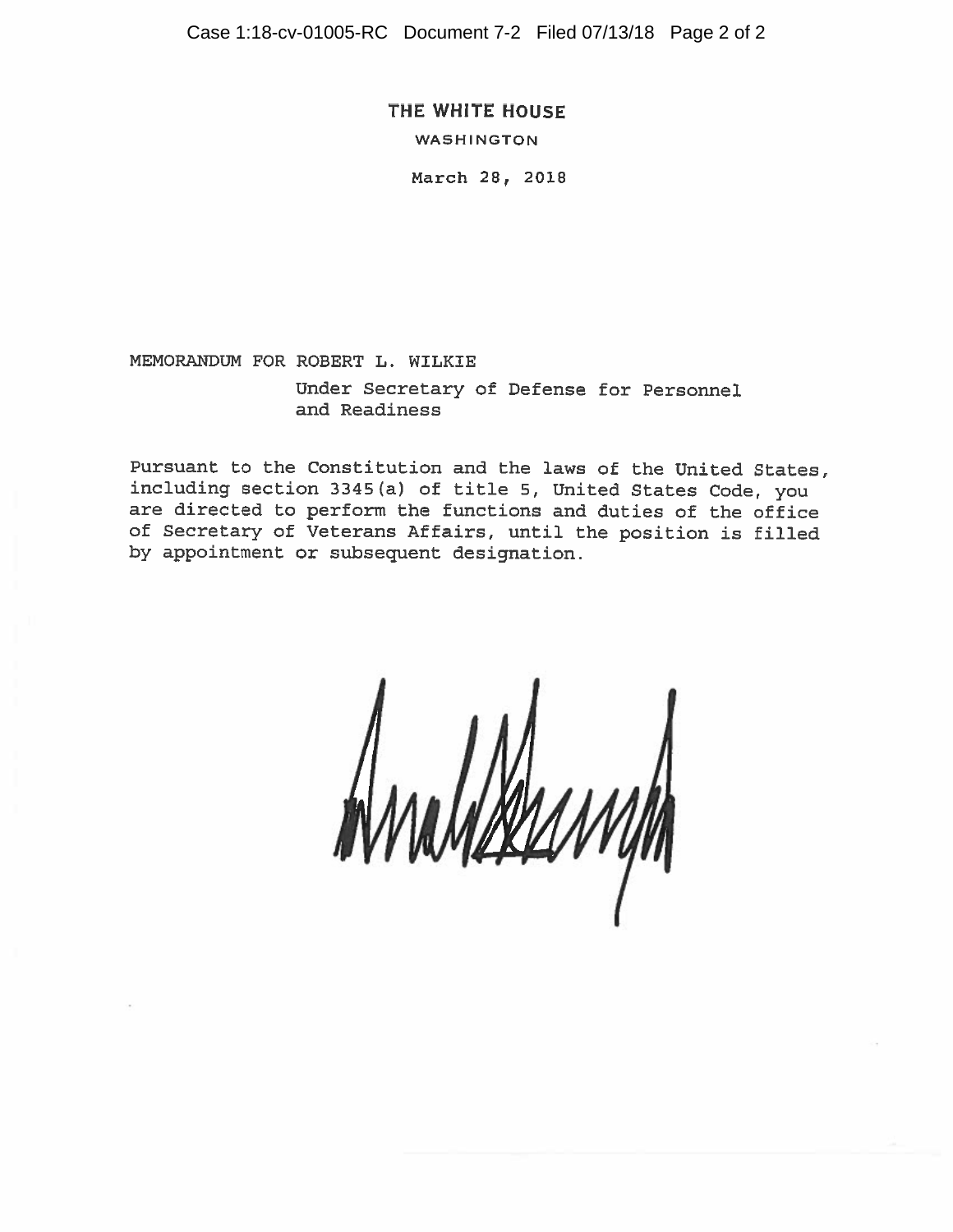# EXHIBIT B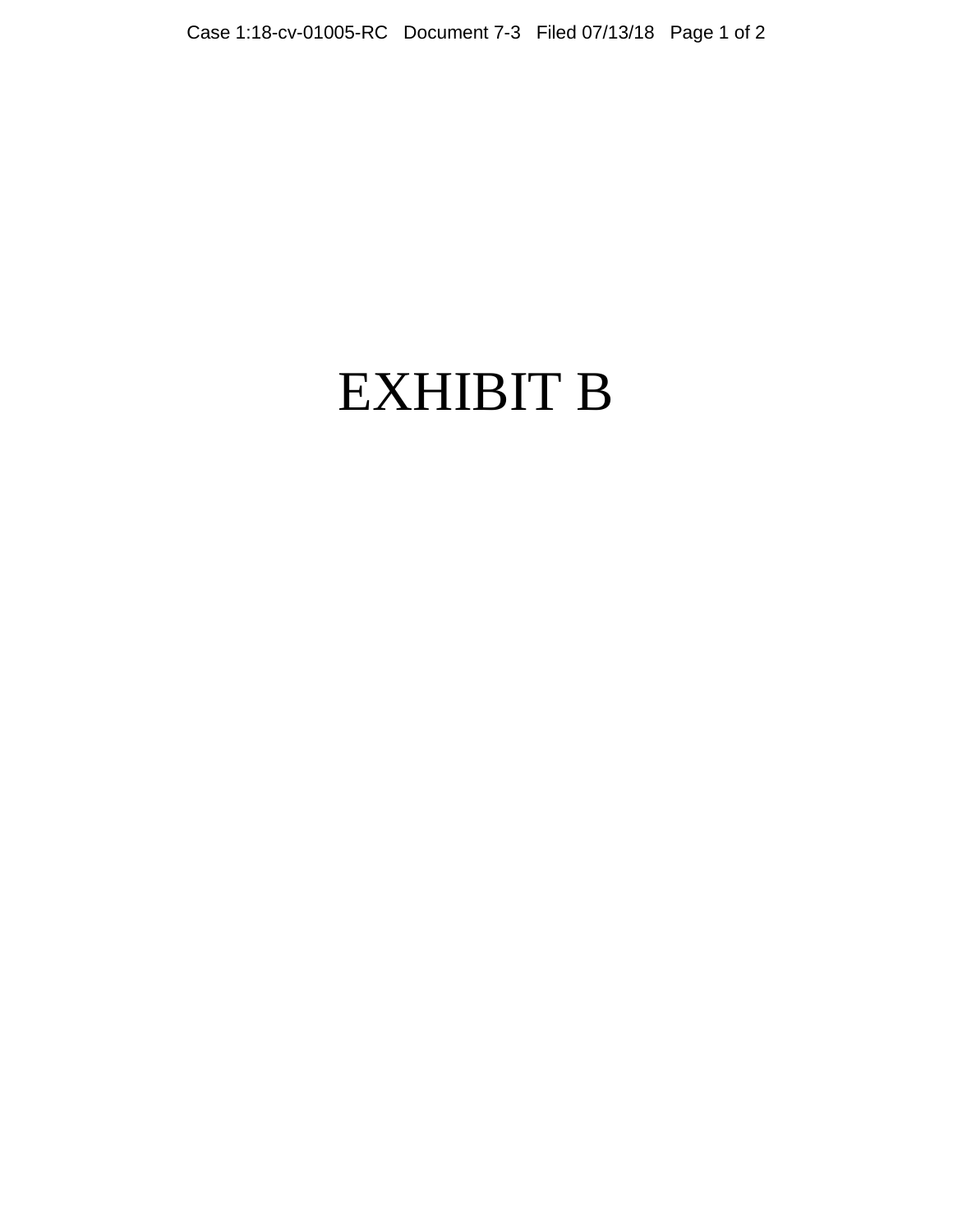Case 1:18-cv-01005-RC Document 7-3 Filed 07/13/18 Page 2 of 2

THE WHITE HOUSE

WASHINGTON

May 29, 2018

MEMORANDUM FOR PETER O'ROURKE Chief of Staff of the Department of Veterans Affairs

Pursuant to the Constitution and the laws of the United States, including section 3345(a) of title 5 and section 304 of title 38, United States Code, you are directed to perform the functions and duties of the office of Secretary of Veterans Affairs, until the position is filled by appointment or subsequent designation.

VALAMAN